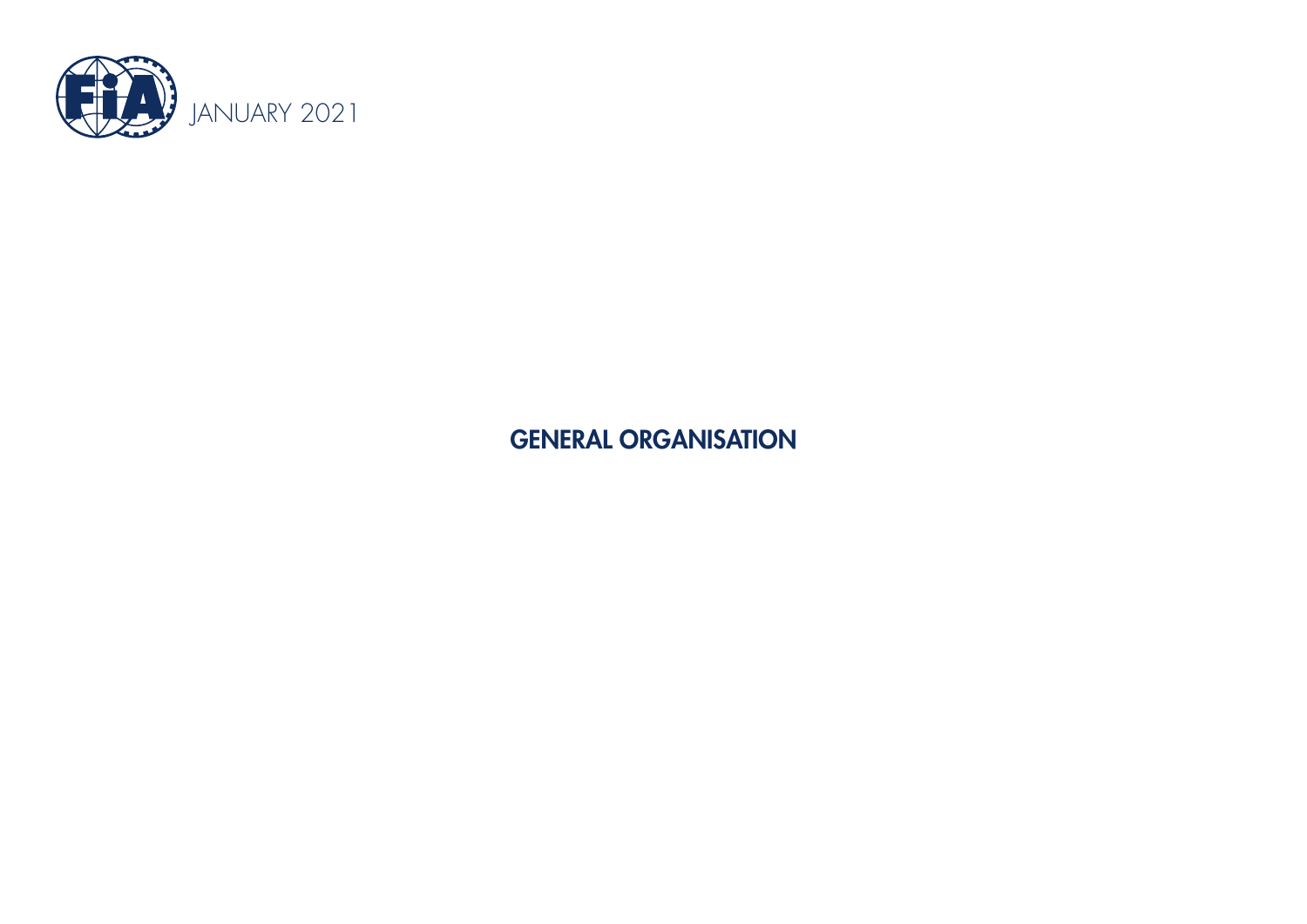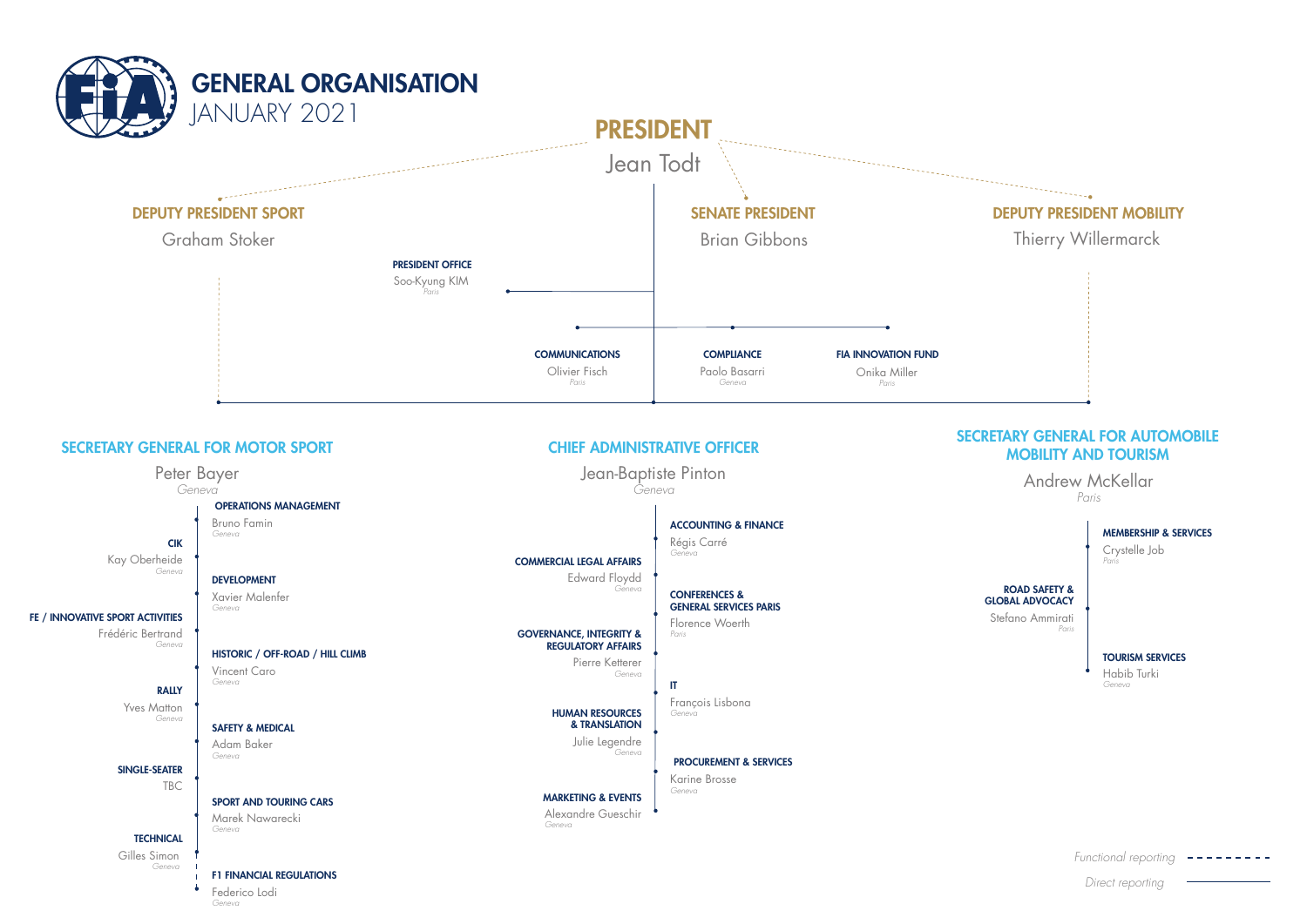

FIA PRESIDENT OFFICE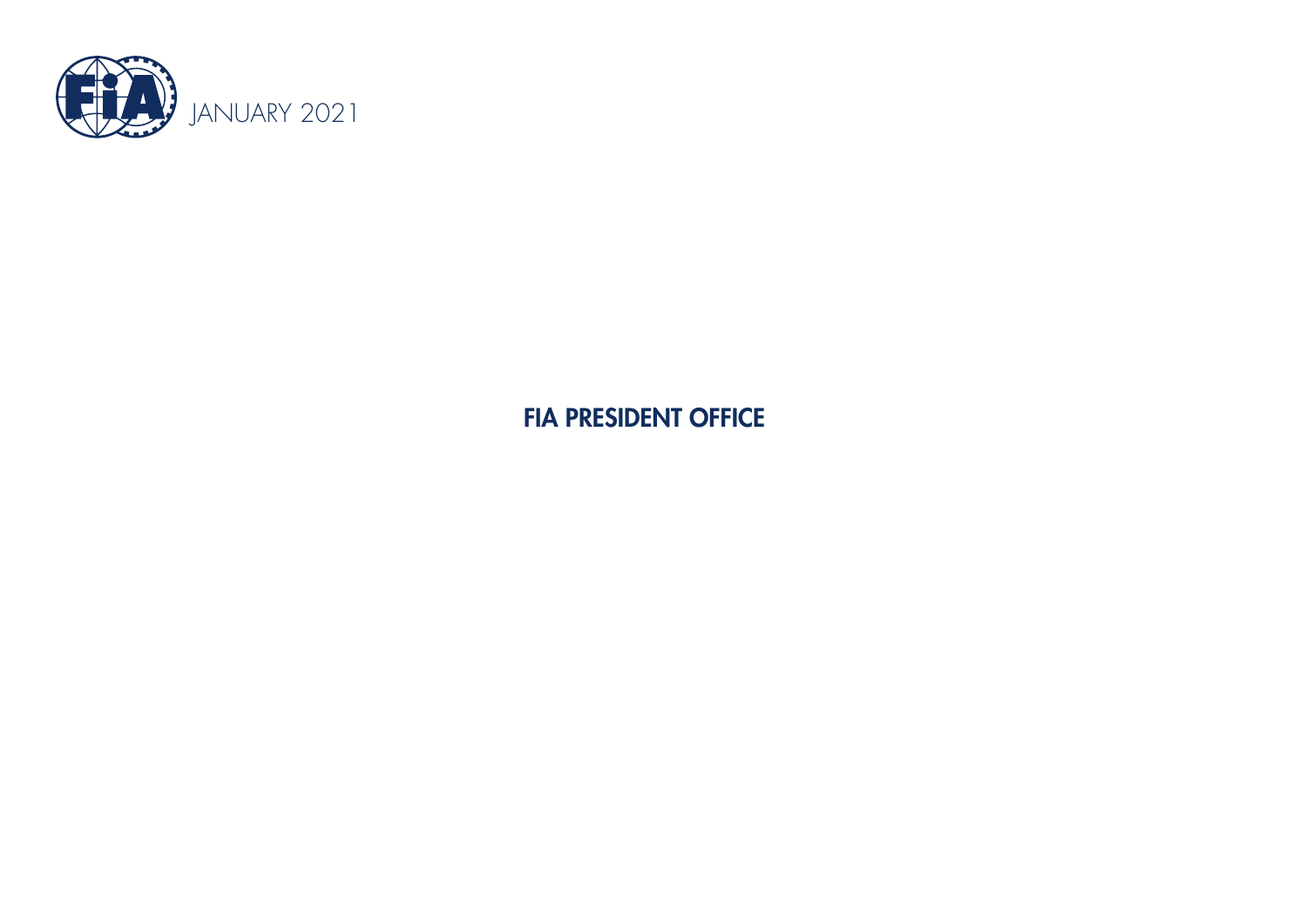

# PRESIDENT

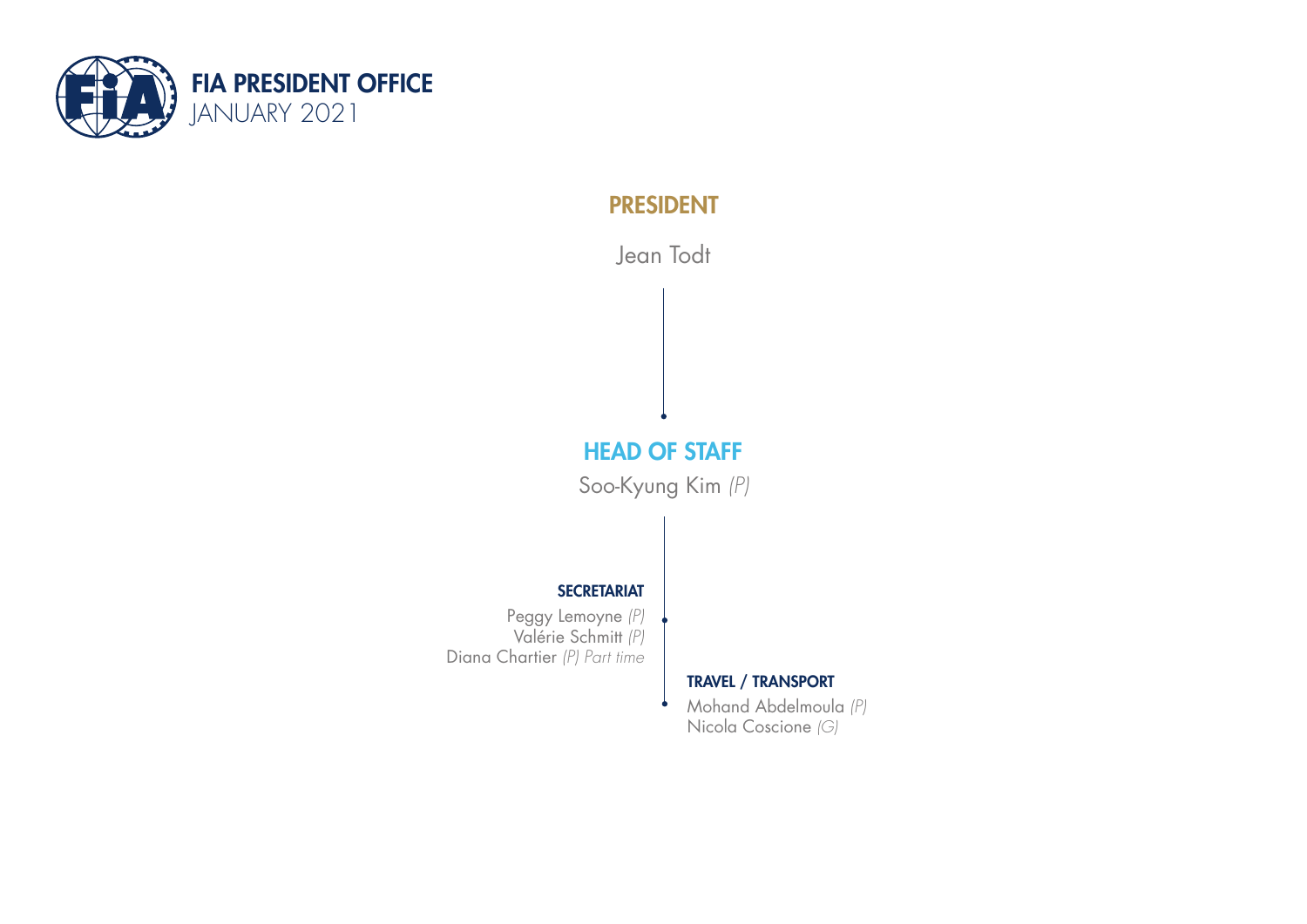

COMMUNICATIONS DEPARTMENT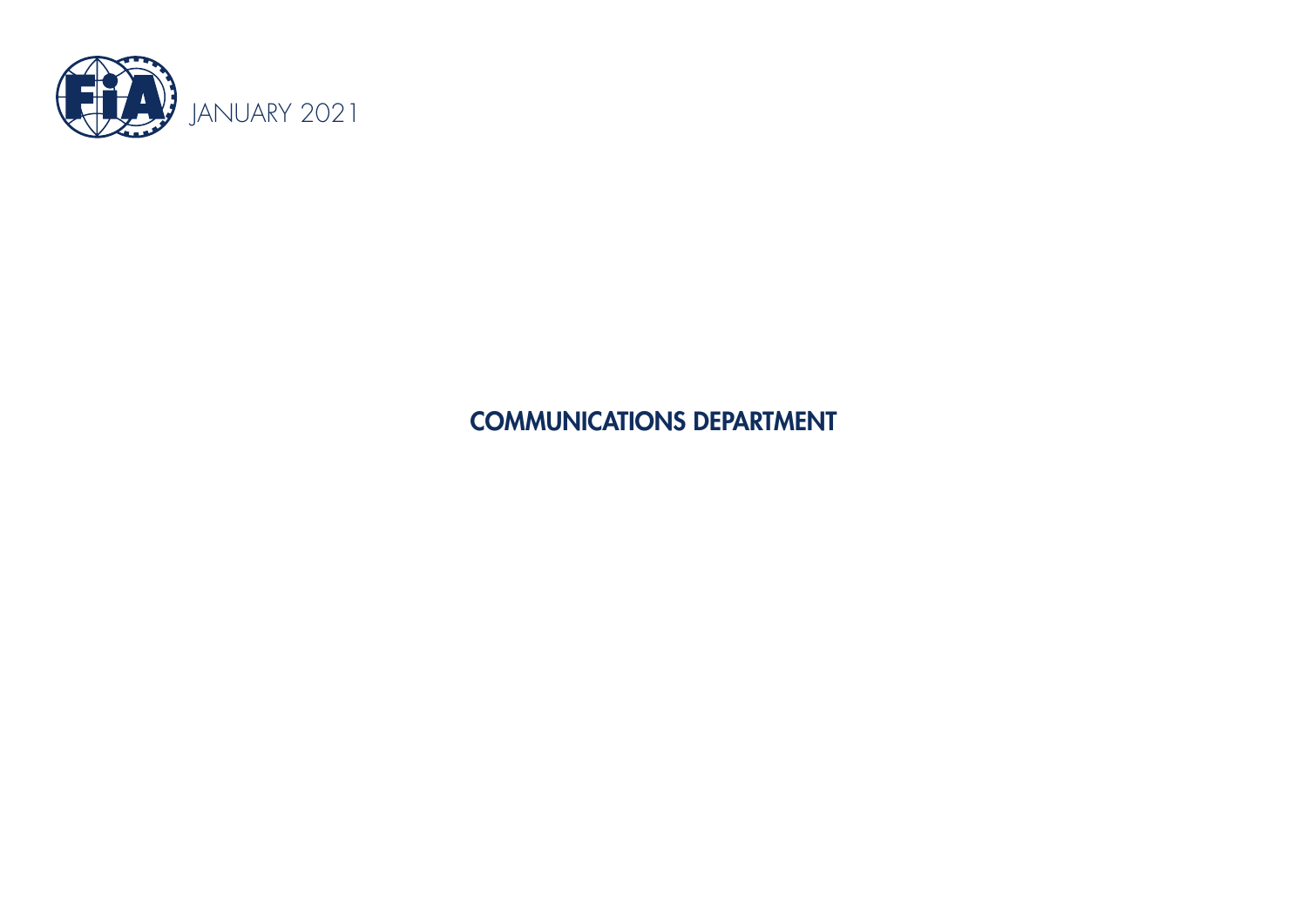

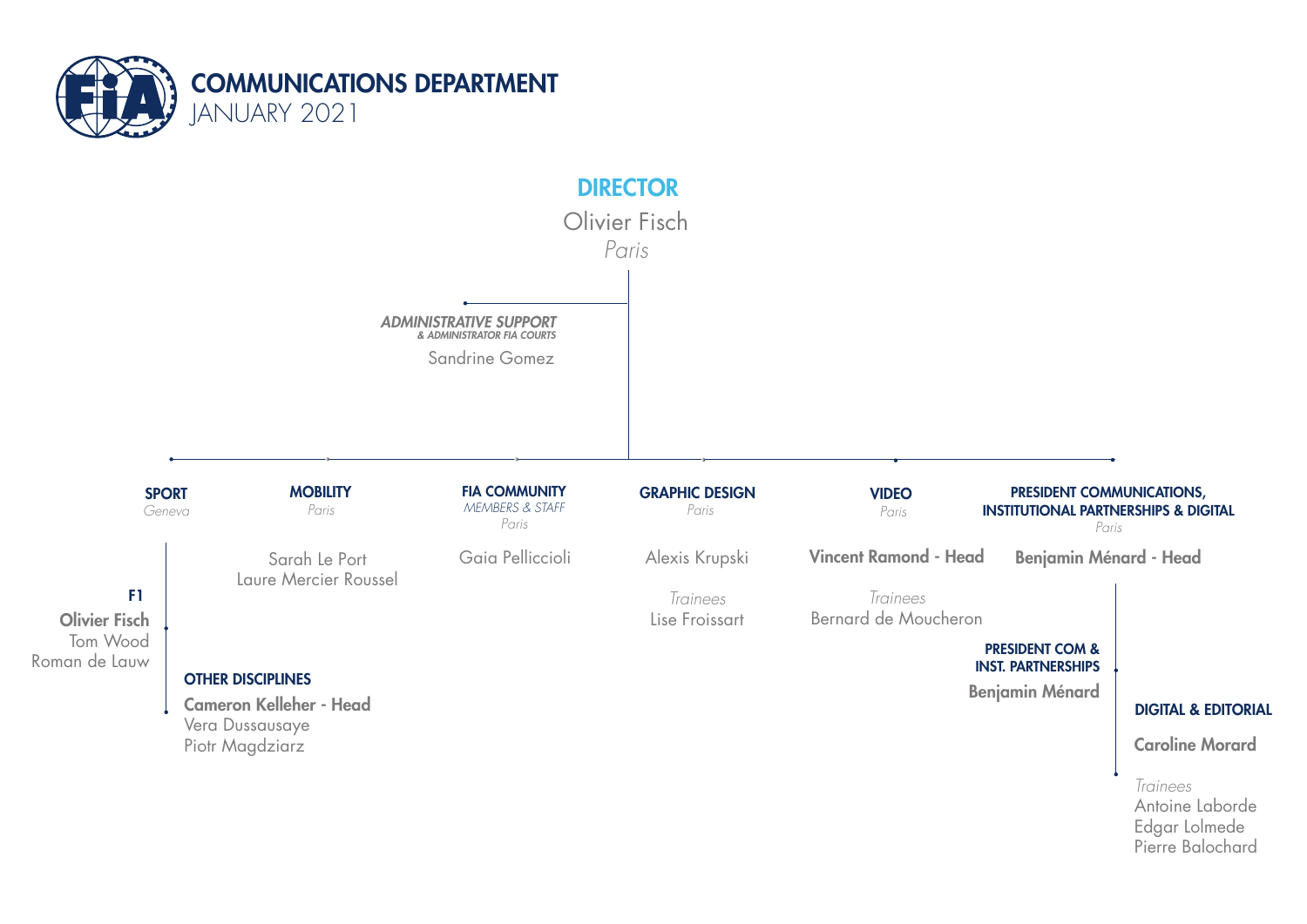

# FIA INNOVATION FUND / DIVERSITY & INCLUSION DEPARTMENT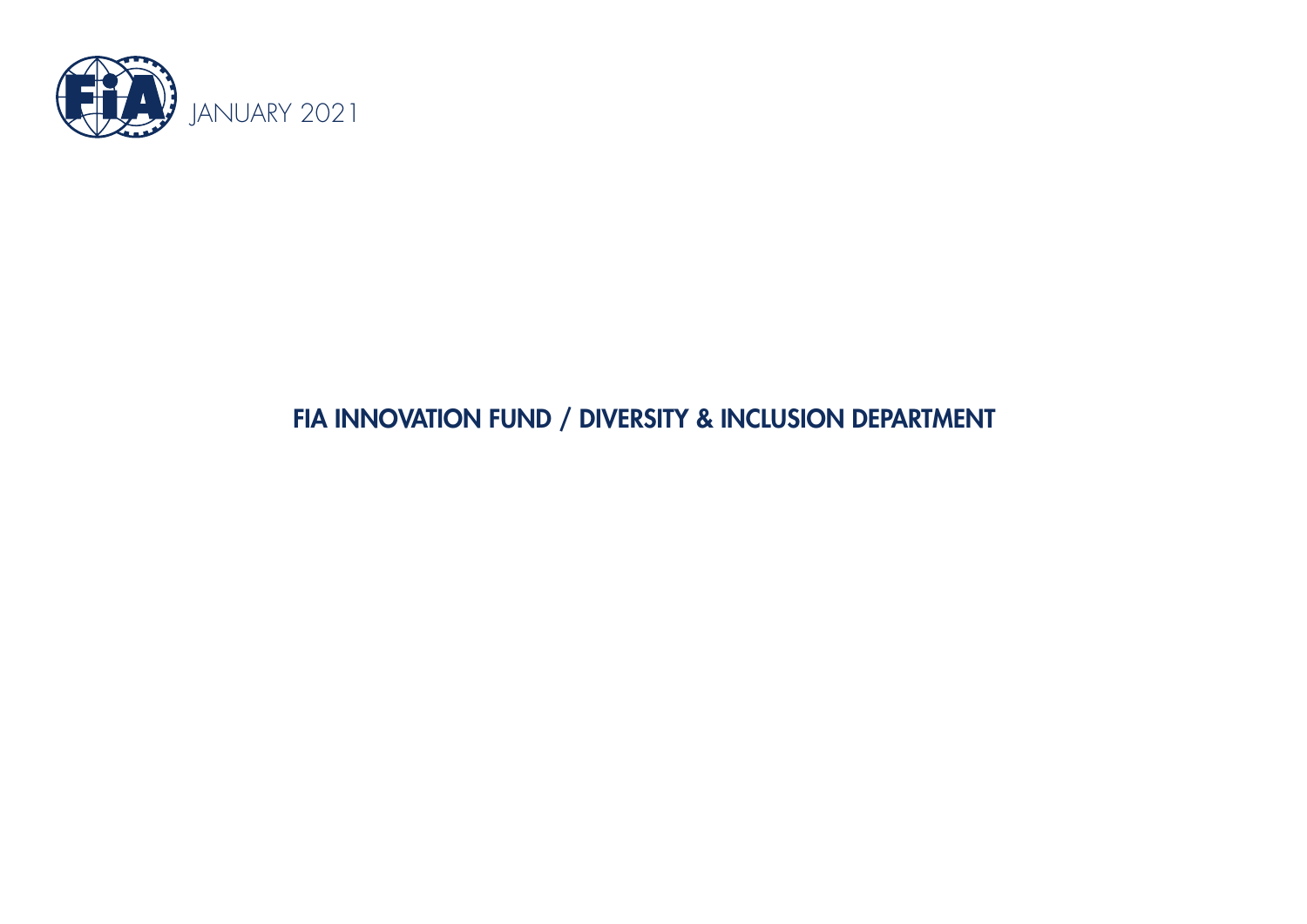

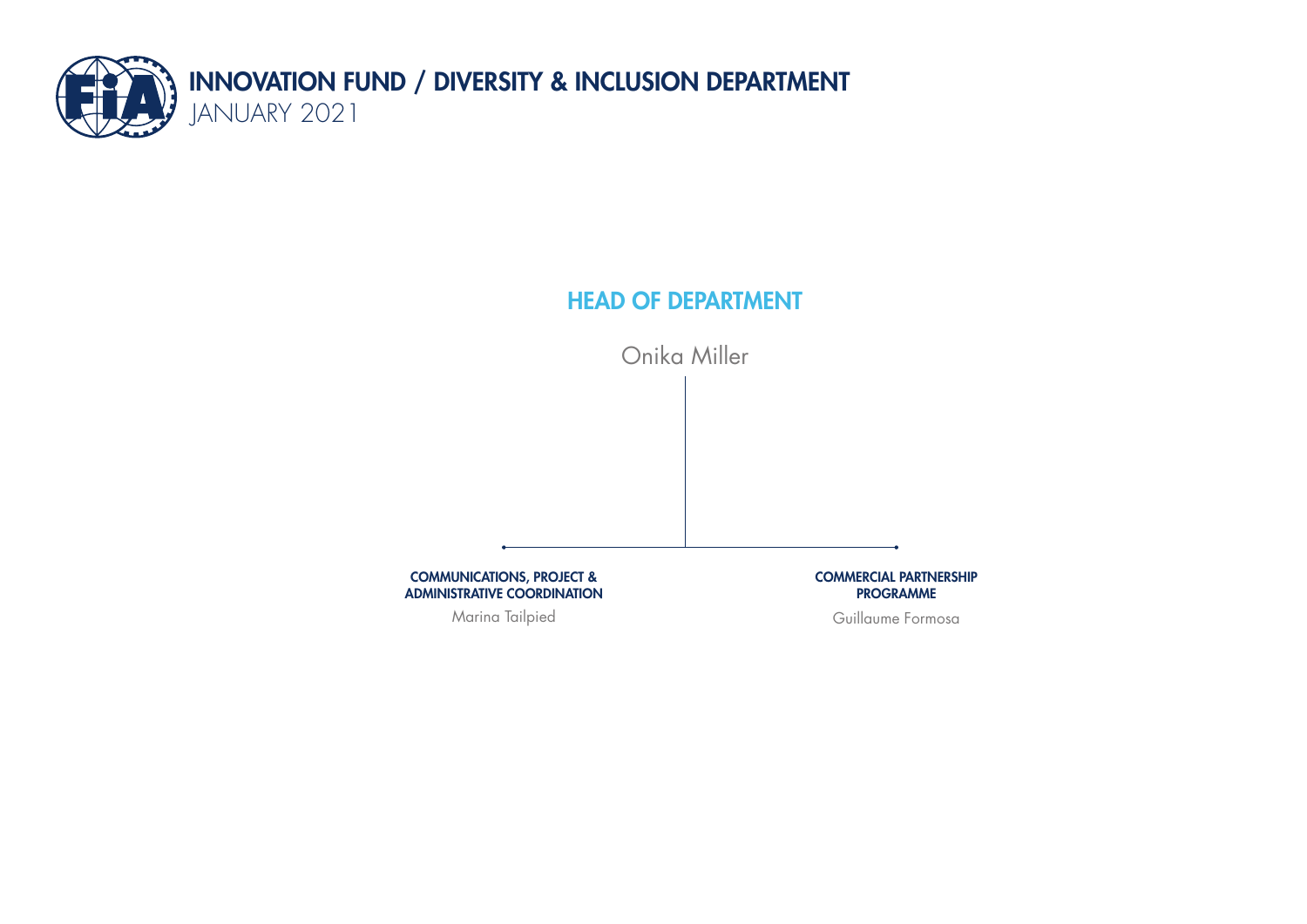

MOBILITY DIVISION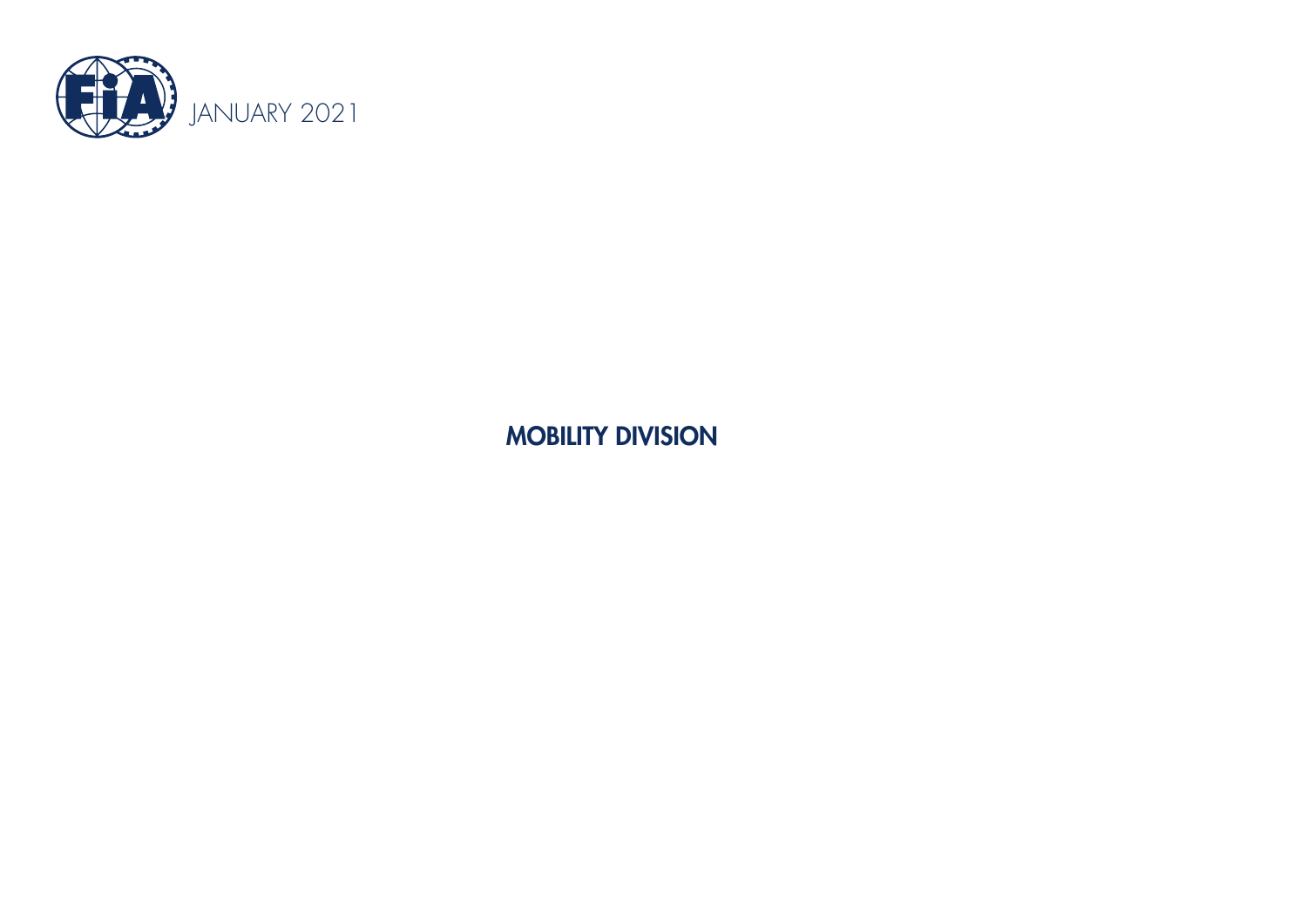

# SECRETARY GENERAL FOR AUTOMOBILE MOBILITY & TOURISM

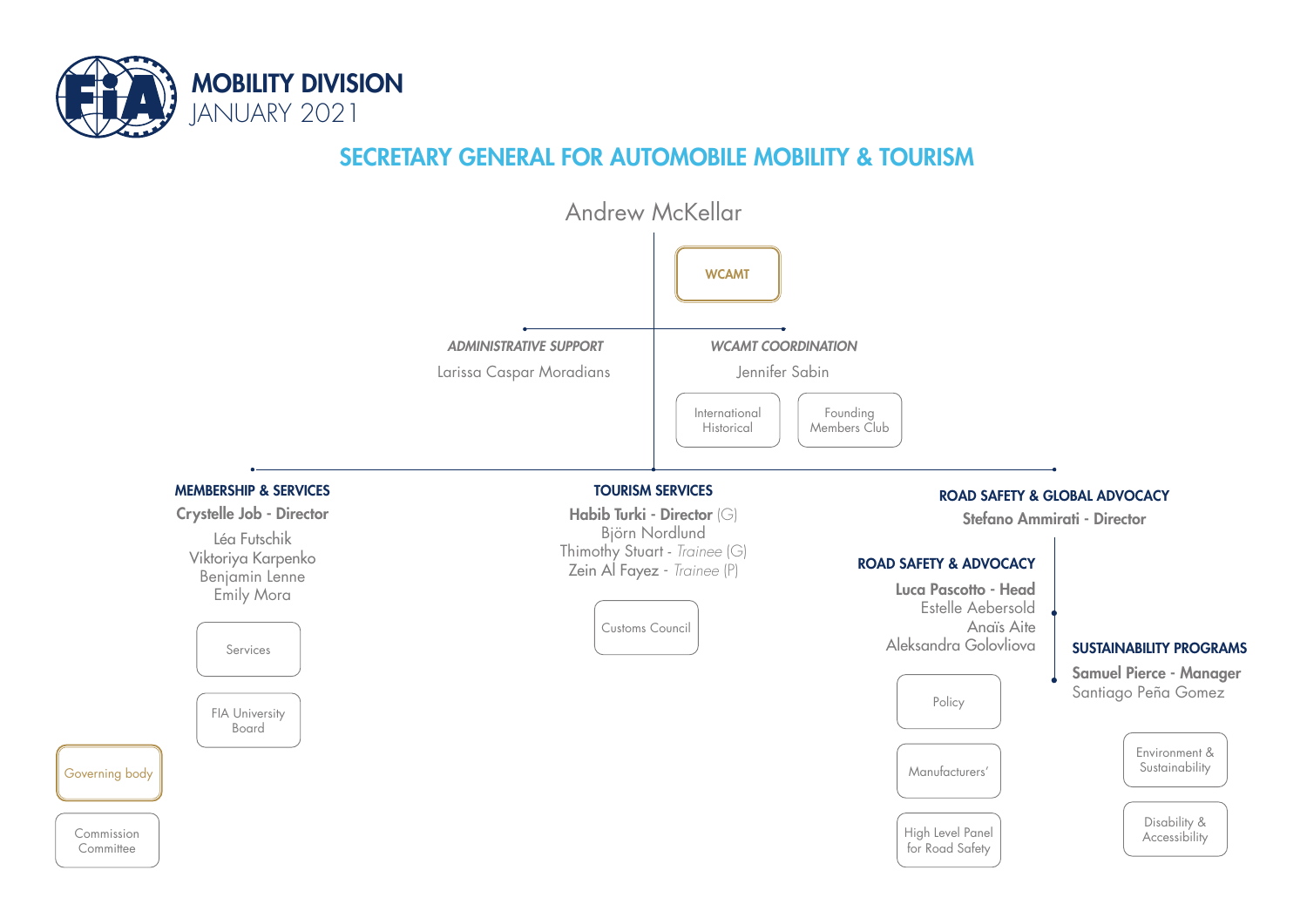

SPORT DIVISION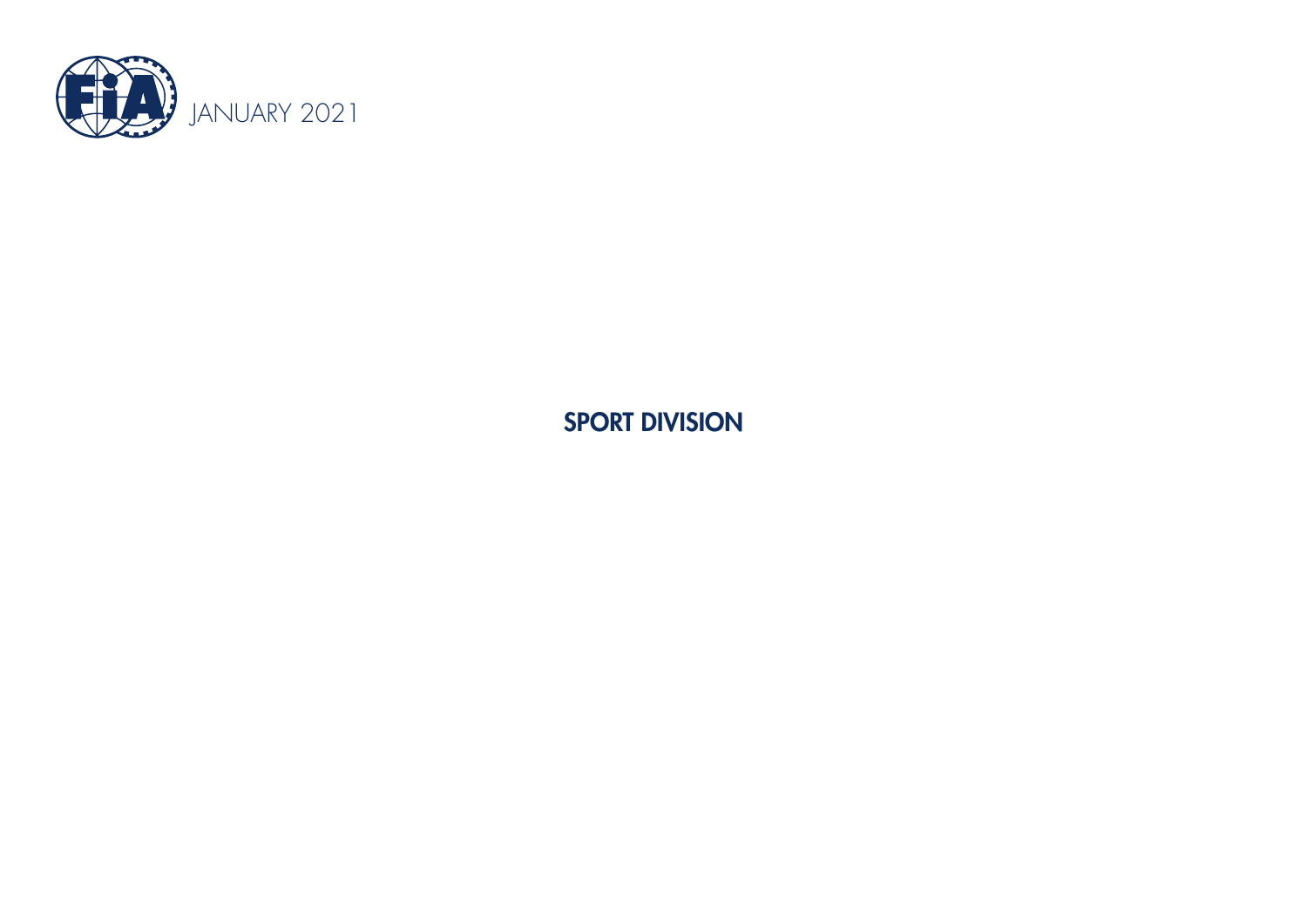



# SECRETARY GENERAL FOR SPORT





*Functional reporting*

*Direct reporting*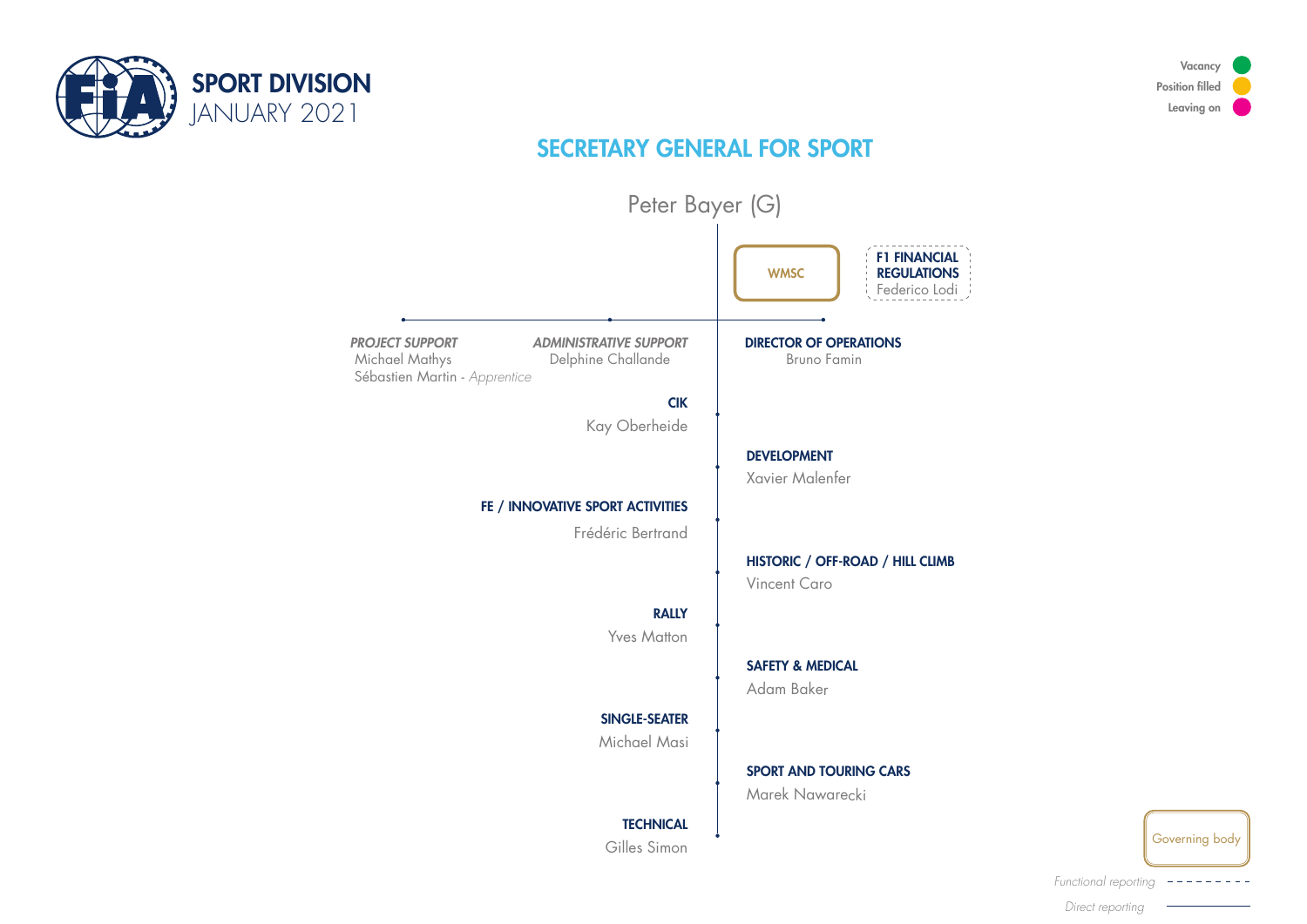

### HEAD OF DEPARTMENT Kay Oberheide PROJECT **COORDINATION** Jean-Luc Degeilh International Karting ACCOUNTING & ADMINISTRATIVE **COORDINATION** Léonard Hartmeier SPORTING **COORDINATION** Sébastien Demierre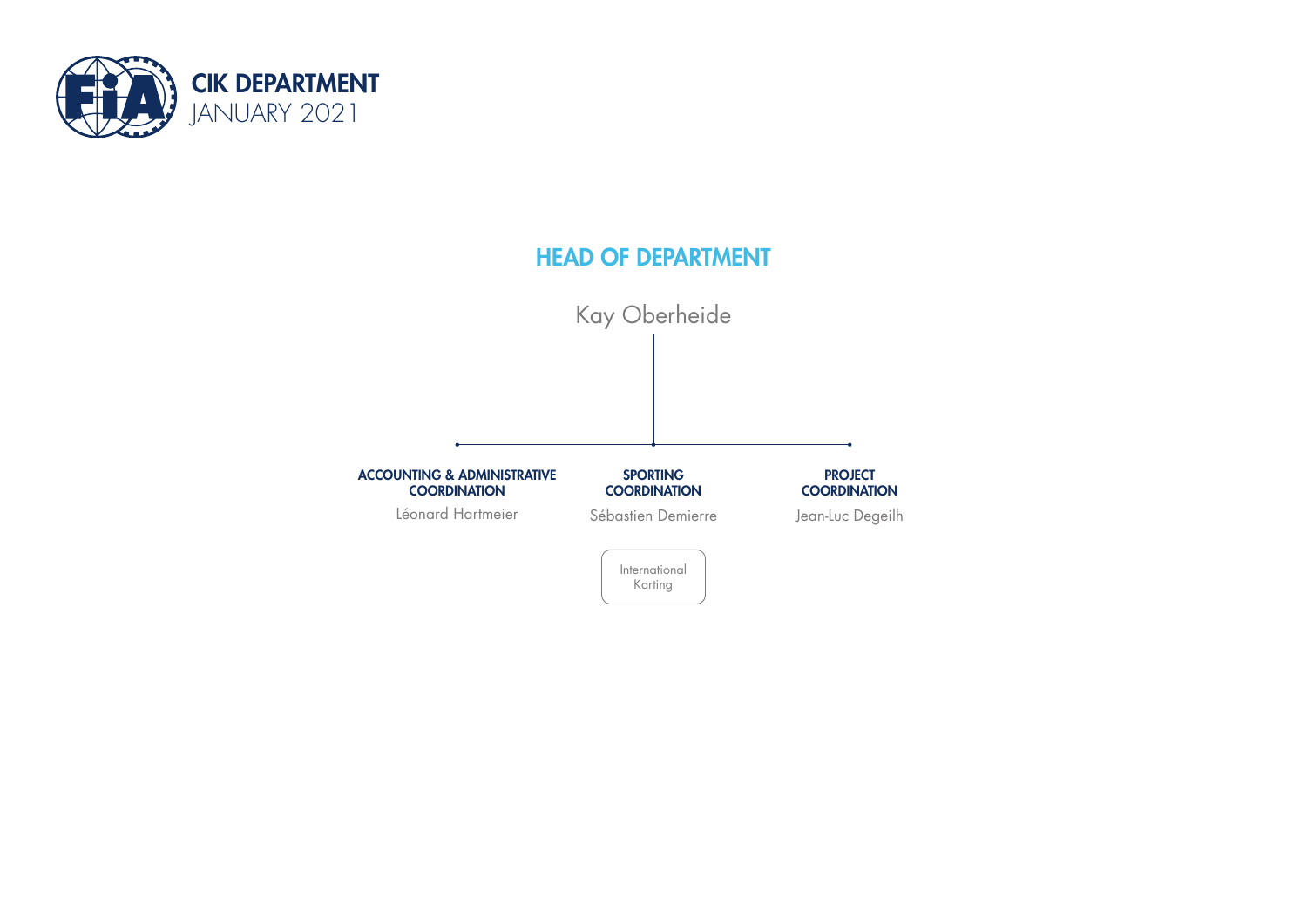

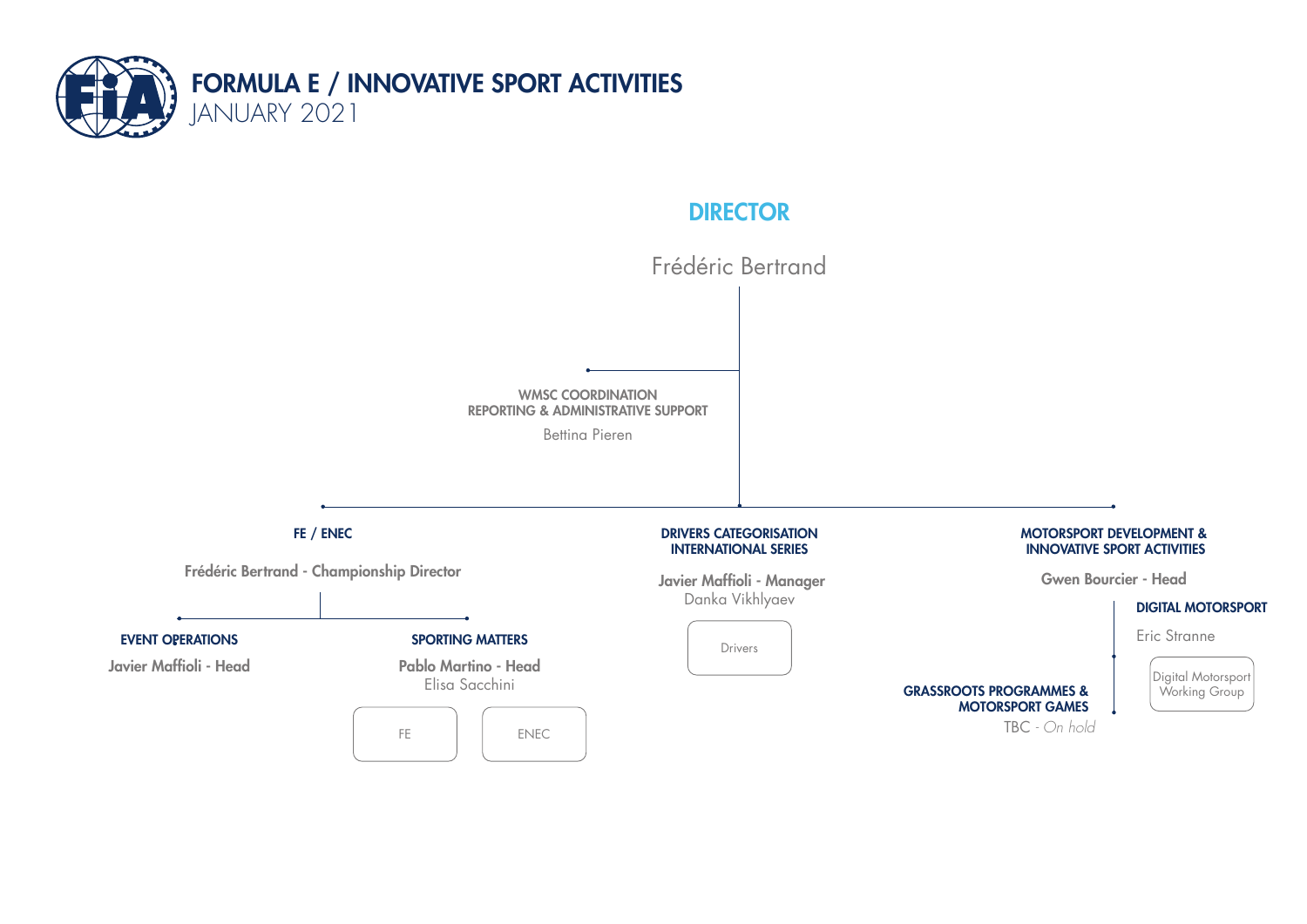

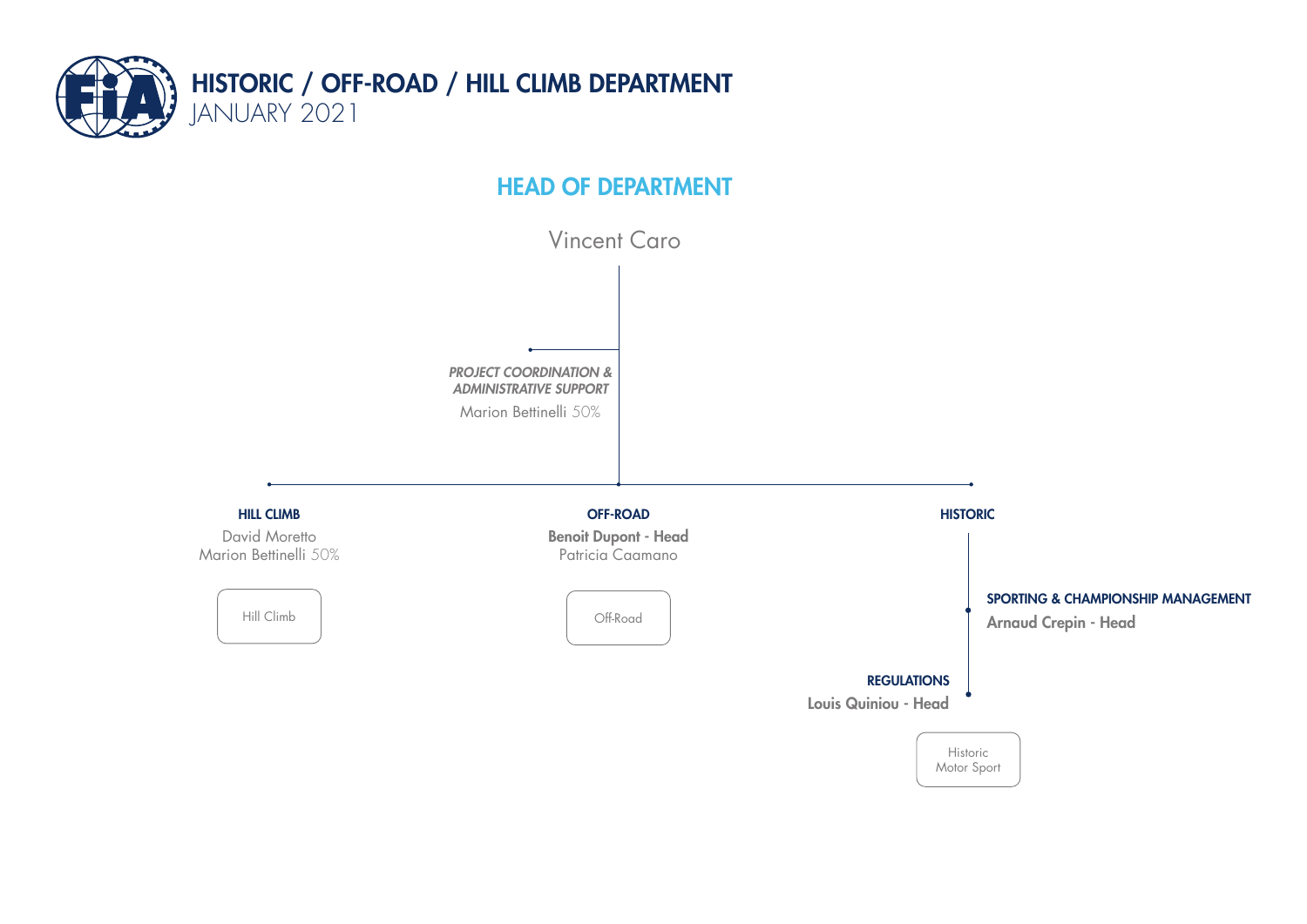

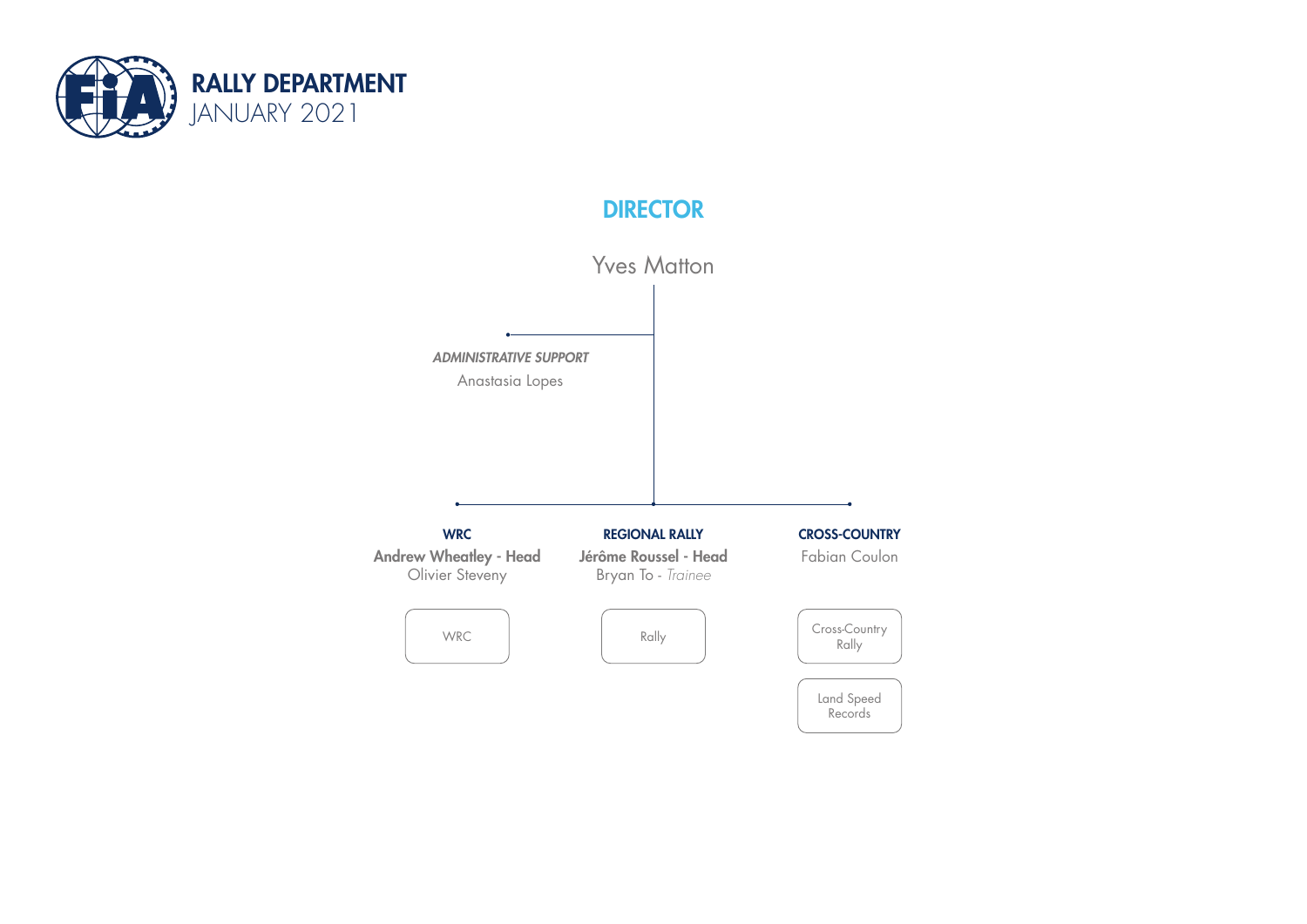

| <b>TECHNICAL DEPARTMENT RESSOURCES</b><br><b>FOCUSED ON F1</b><br><b>ELECTRONICS</b> | <b>TECHNICAL &amp; STRATEGIC MATTERS</b><br><b>Nikolas Tombazis (Head of)</b><br><b>Timothy Goss - Deputy</b><br>Assistant - TBR                                          |                                                                                                                                                                           | <b>SPORTING MATTERS</b><br>Michael Masi (Head of)<br>Deputy - TBR<br>Tania Martucci |                                                                            |
|--------------------------------------------------------------------------------------|---------------------------------------------------------------------------------------------------------------------------------------------------------------------------|---------------------------------------------------------------------------------------------------------------------------------------------------------------------------|-------------------------------------------------------------------------------------|----------------------------------------------------------------------------|
| <b>SIMULATION &amp; PERFORMANCE</b><br><b>POWER UNIT</b>                             | <b>F1 TECHNICAL TEAM</b><br>Jo Bauer - Head<br><b>Manuel Leal</b><br><b>Richard Darker</b><br>Kristan de Groot<br>Nuria Encinas<br><b>Matthew Bold</b><br>Ignazio Sanzone | <b>STRATEGIC MATTERS</b><br>Coordinator - TBR<br><b>FINANCIAL REGULATIONS</b><br>Federico Lodi - Head<br>Rana Abou-Moussa<br>Stéphane Vuillermoz<br><b>Tarik Bengrira</b> | <b>F1 OPERATIONNAL TEAM</b><br>Chris Bentley<br>Christian Bryll<br>Neill Callander  | F2/F3/F4 & SISEC<br>Claire Dubbelman - F2/F3<br>F4/SISEC Coordinator - TBR |
|                                                                                      | F <sub>2</sub> / F <sub>3</sub> TECHNICAL TEAM<br><b>AUDIT</b><br>Dominic Harlow                                                                                          | <b>FUTURE REGULATIONS</b><br>Paul Drewery                                                                                                                                 |                                                                                     |                                                                            |

F1 Commission F1 Commission Single-Seater Commission<br>F1 Strategy Group Single-Seater Commission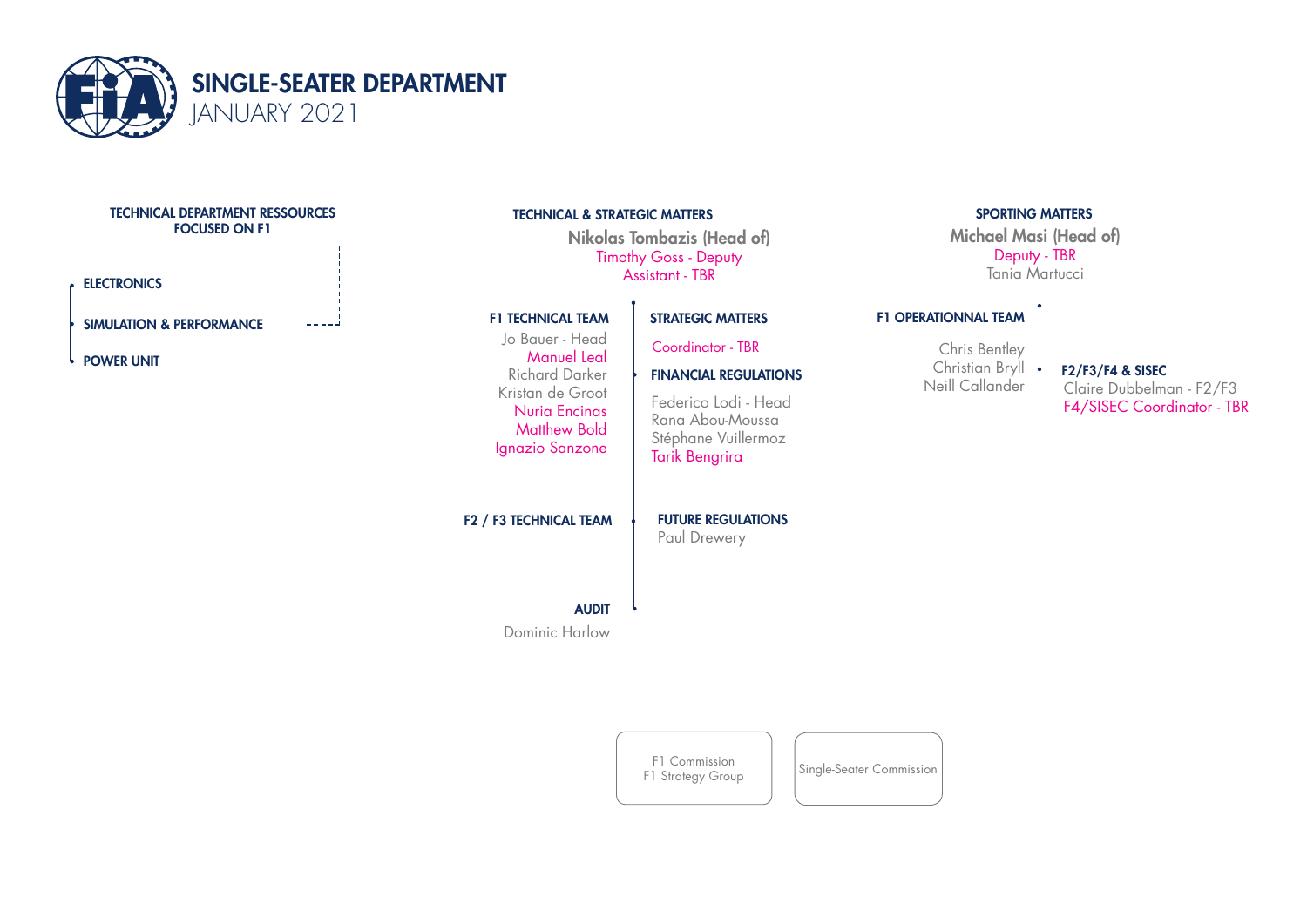

Marek Nawarecki

*ADMINISTRATIVE SUPPORT* Pauline Laffin *- Apprentice*

Truck Racing Marek Nawarecki Sina Amirdivani ENDURANCE Endurance DRAGSTER / DRIFTING GT Drag Racing GT / TOURING CAR Stuart Murray Ksenia Em Touring Car Drifting Stuart Murray - ad interim **TRUCKS** Sina Amirdivani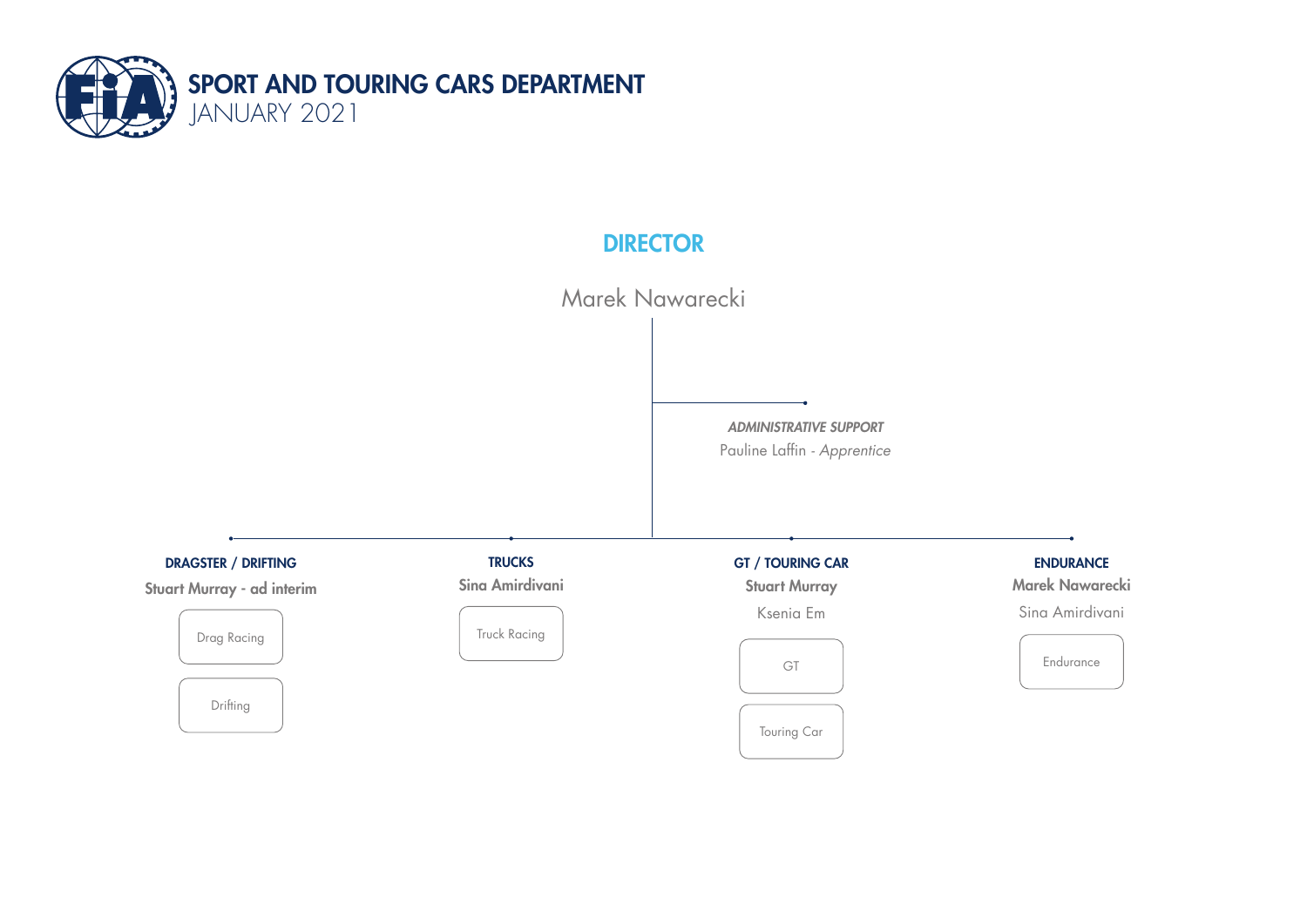

Xavier Malenfer

*ADMINISTRATIVE SUPPORT* Laetitia Muselet - *Apprentice*

Kate Robson - Head Madeleine Cardenas Julianne Moukala *- Apprentice*

### GRANTS & ACCREDITATION SOCIAL RESPONSIBILITY PROGRAMMES

Barbara Silva - Manager Gosia Rdest Pierre Villez Ziga Franjo Bulc *- Trainee*

> Environment & Sustainability

> > Women in Motorsport

SPORT CLUB RELATIONS *LIAISON OFFICE, CONGRESS & CONFERENCE* Aline Valinho - Manager Bastien Fournier

Laison Office

Sonia Benaïssa-Anotin *- Africa & Middle-East* Guido Gaetani *- Europe* Sela Ghebremedhin *- Americas & Asia-Pacific*

#### TRAINING

Greg Symes - Manager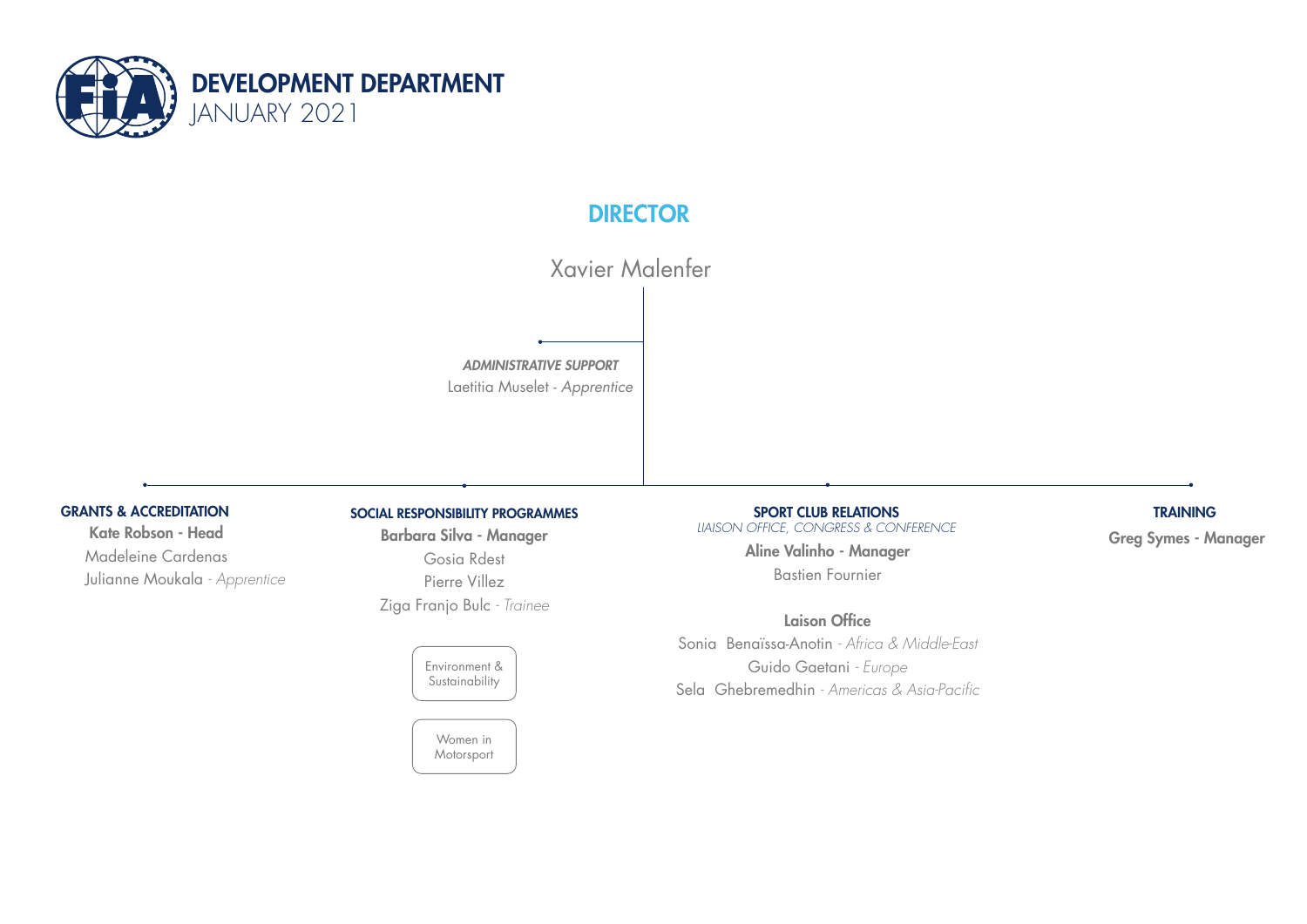



Tim Malyon - Head Corrado Casiraghi Paolo Panichelli Marco Petrilli Andy Mellor

Closed Road

**Circuits** 

Celal Bulut

Liz Roach

Volunteers & **Officials**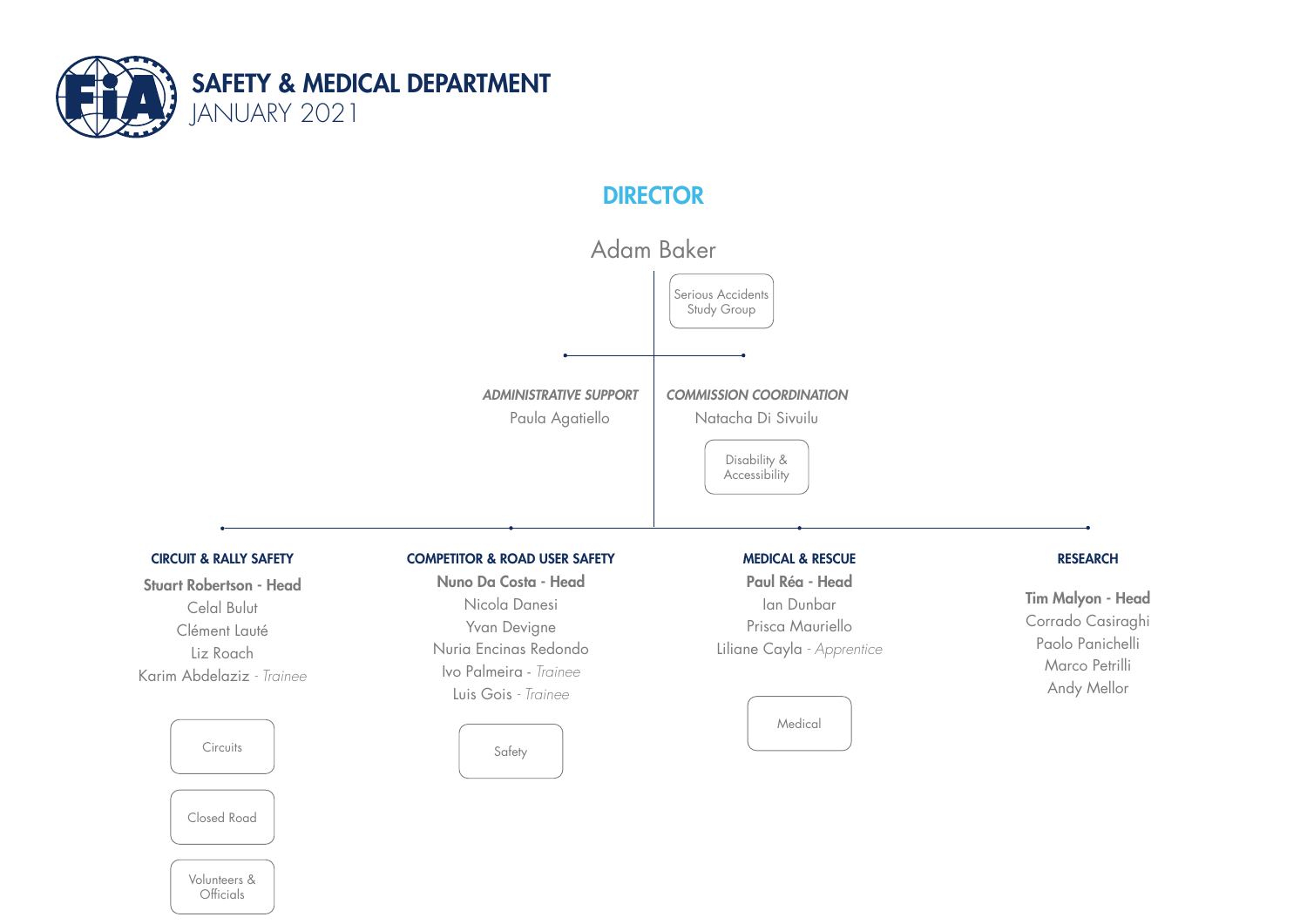



### CROSS-DISCIPLINARY EXPERTISE

#### **ELECTRONICS**

Olivier Hulot - Head

#### F1

Simon Busby Jamil El Hadef Alan Prudom Data Engineer - TBR Data Engineer - TBR Embedded Software Engineer - TBR

#### Other Championships

Benjamin Caron - Team Leader Clément Clerc Elliot Martin

Pierre Caporal - Head Pierre Jacquet

#### Metrology (V) Allan Avrillon Mathieu Rougnon Jean-Paul Vilela

Homologation Regulations

Vincent Pereme - Head Jonas Candido Cédrik Staudohar John Marson James Turner Power Unit Engineer - TBR

#### HOMOLOGATION POWERTRAIN SIMULATION & PERFORMANCE

Nicolas Aubourg - Head Michele Parmigiani Théodore Desforges Senior Performance Engineer - TBR Intern - TBR

## REGULATION & CONTROL

#### RALLY / RALLYCROSS SPORT CARS / TC / FE

Jérôme Toquet - Head Christophe Vely Karl-Heinz Goldstein

Pascal Girard - Head Laurent Arnaud Alessandra Ciliberti WEC Technical Delegate - TBR Lionel Berard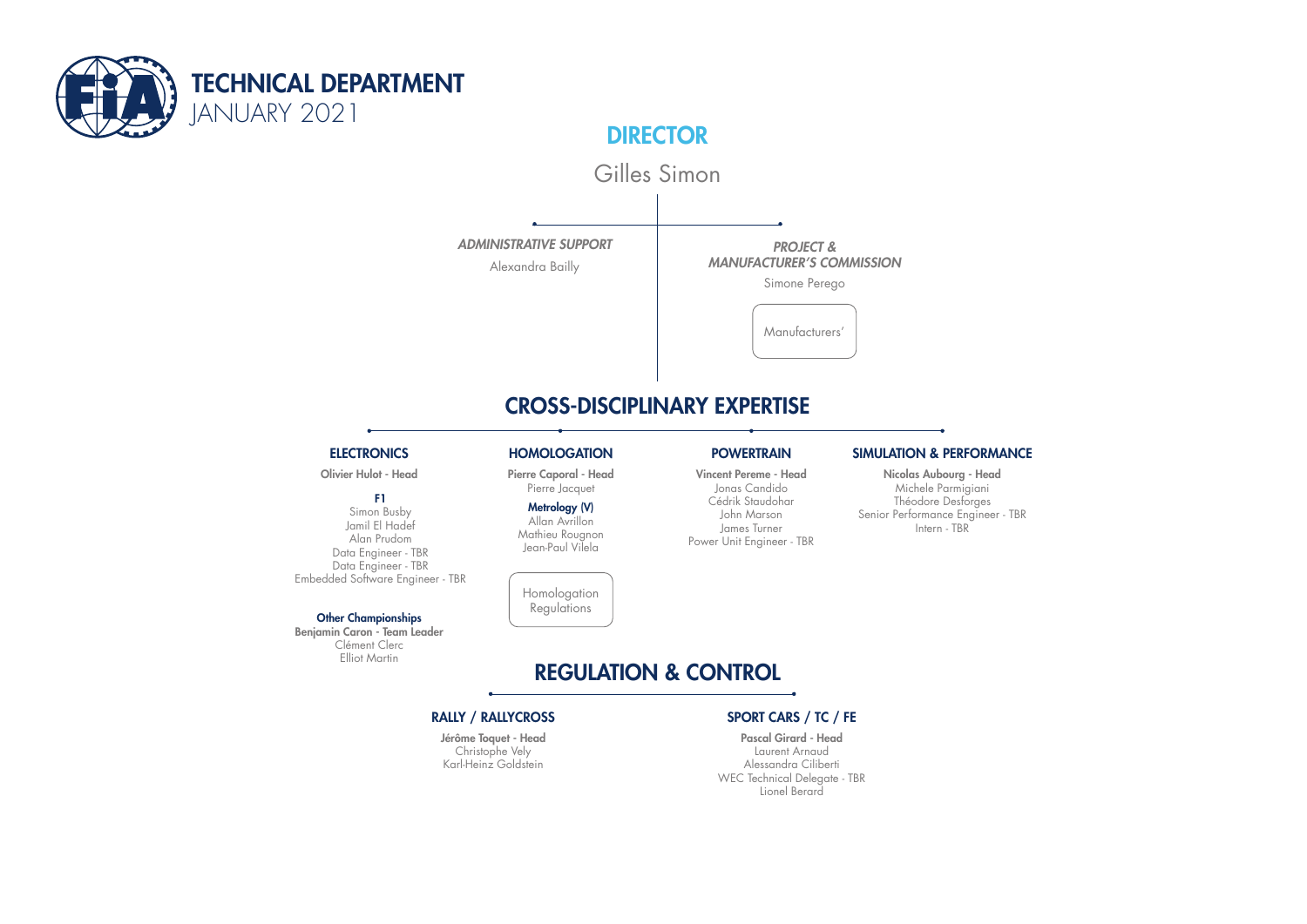

ADMINISTRATIVE DIVISION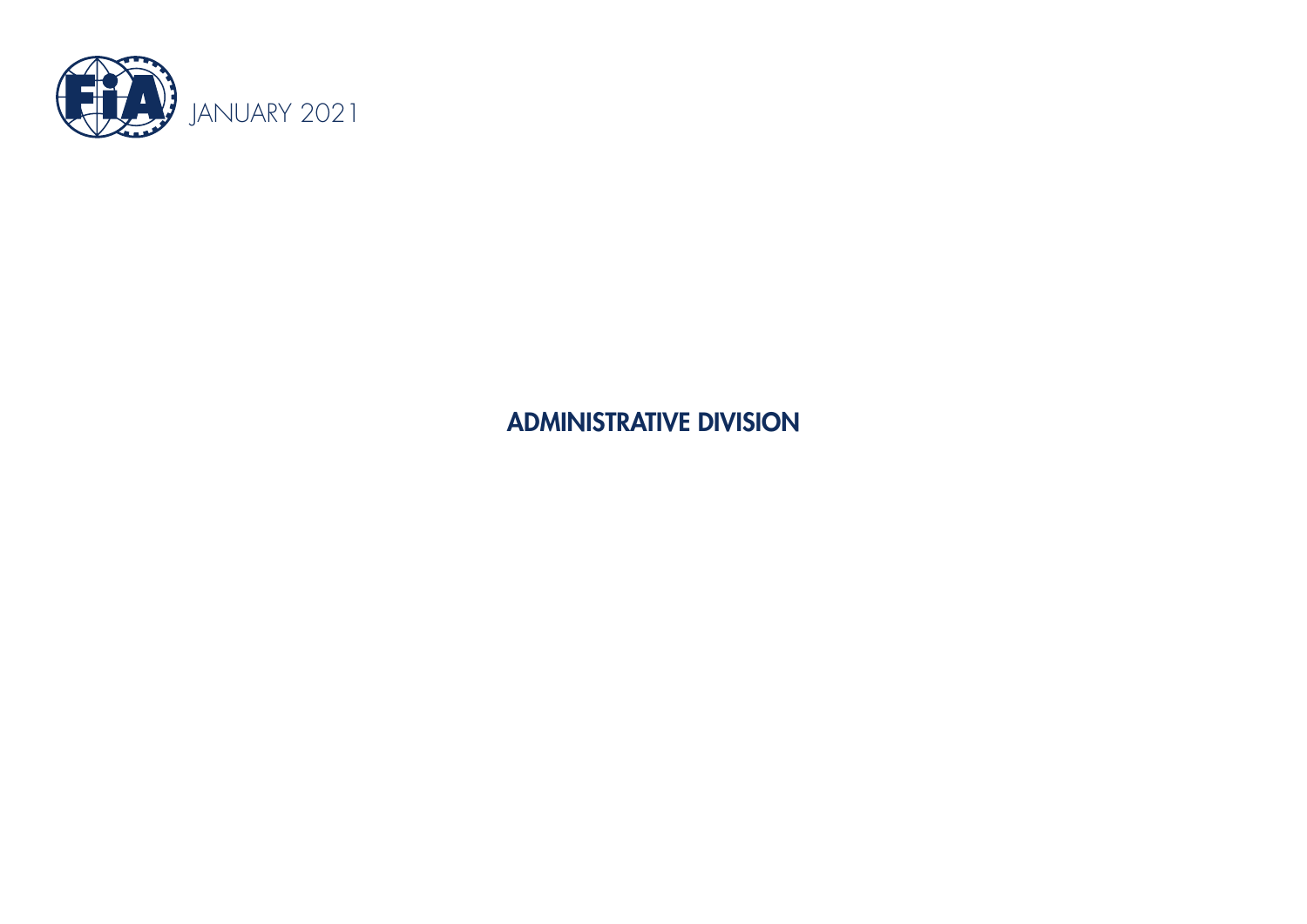

# CHIEF ADMINISTRATIVE OFFICER



Governing body

*Direct reporting*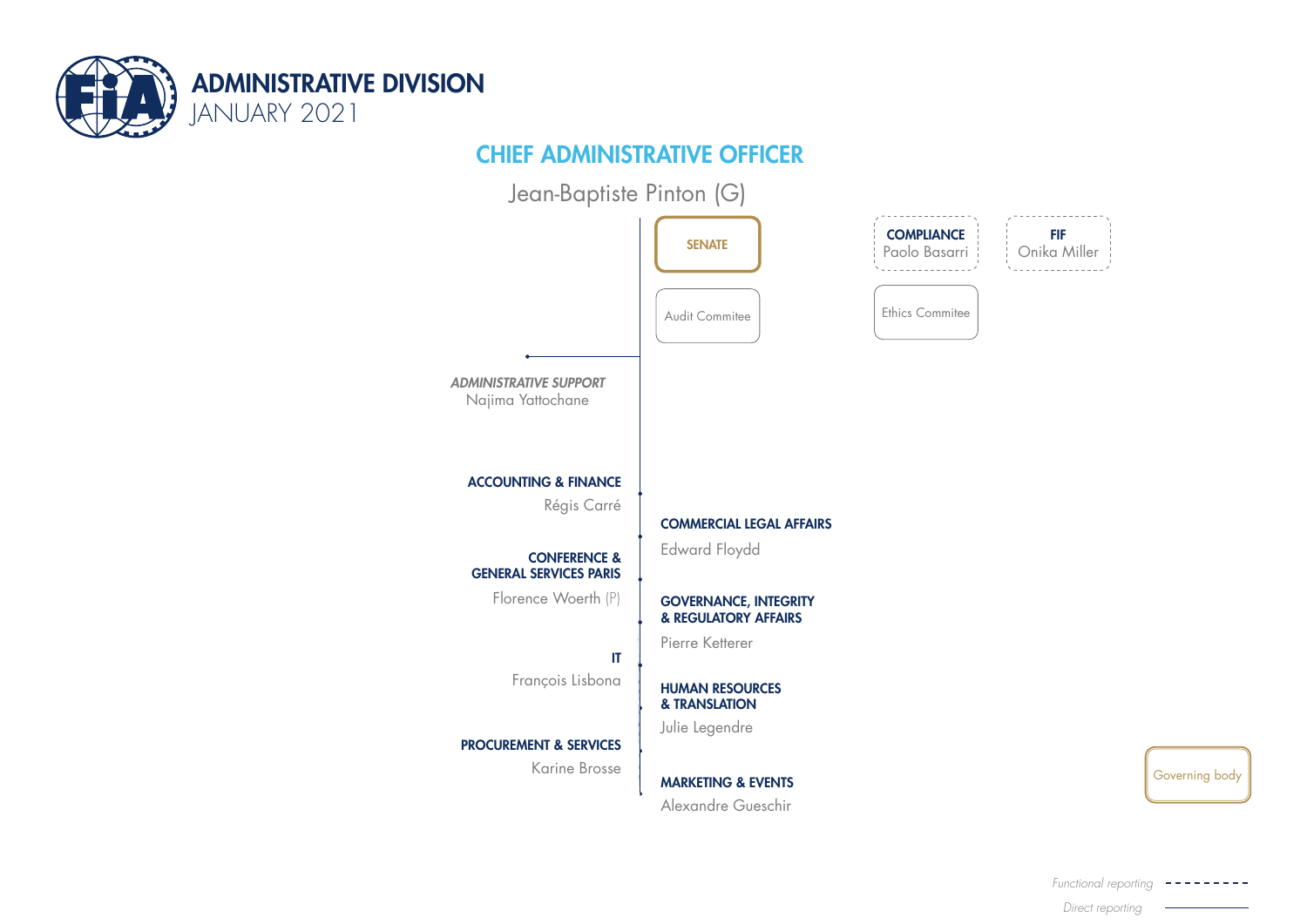



*Apprentices* Redouane Chichaoui Omaïma Et Tahery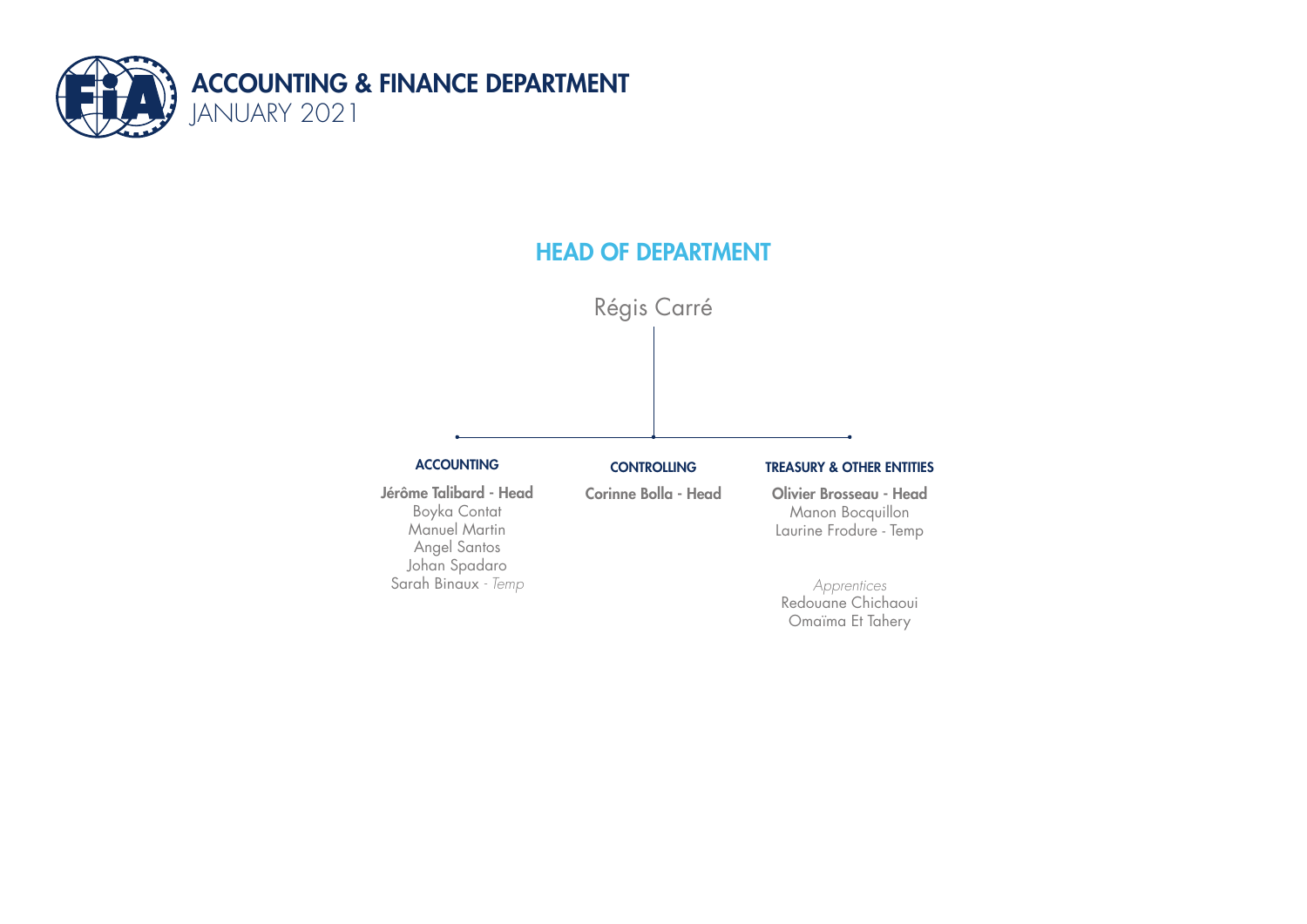

Edward Floydd

*ADMINISTRATIVE SUPPORT* Mélanie Brown Amélie Martins Da Silva *- Trainee*

CHAMPIONSHIPS & MARKETING

Kim Fletcher Nicholas Hooper INTELLECTUAL PROPERTY

Laurène Frizon de Lamotte

SERVICES, TECHNOLOGY & DATA

Roland Jaeger - Head Deborah Civico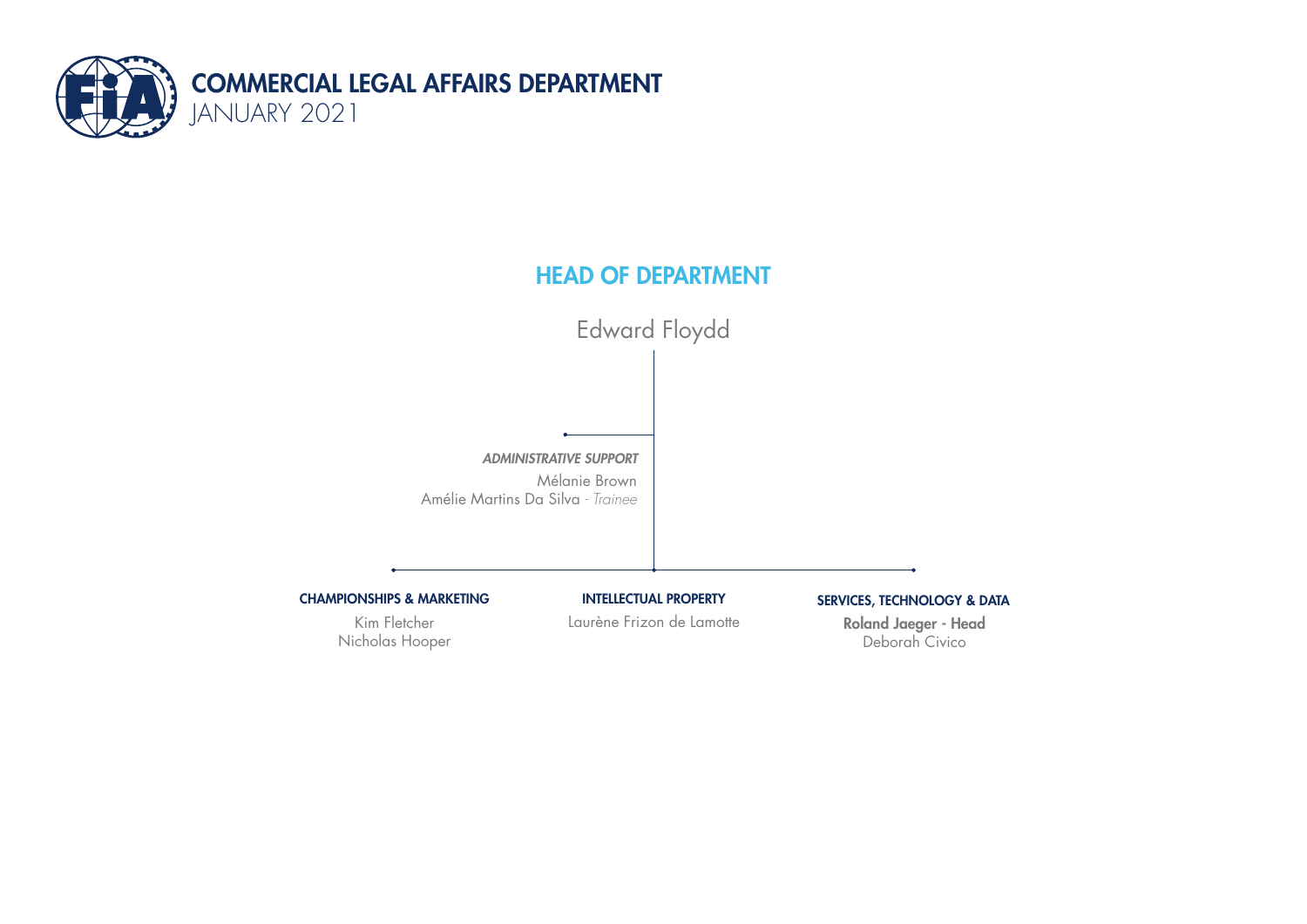



#### **GOVERNANCE**

Séverine Hilweg Anne-Sophie Bata

Statutes Review Commission

> Nominations **Committee**

#### INTEGRITY & REGULATORY

Marianne Saroli Alejandra Salmeron Garcia

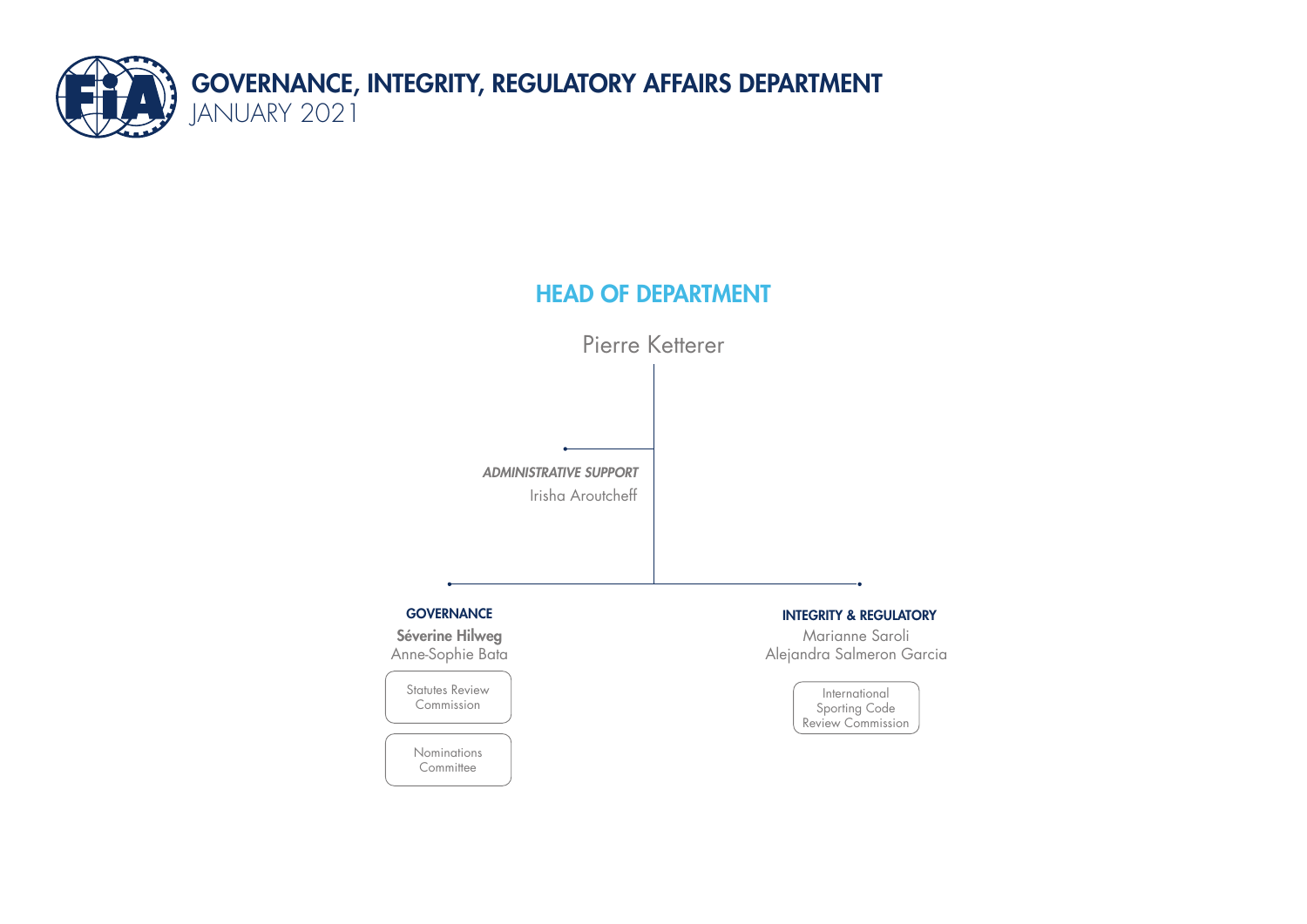

# FIA PARIS SITE DIRECTOR

Florence Woerth

*ADMINISTRATIVE SUPPORT*

Diana Chartier *- Part time*

#### GENERAL SERVICES

Laurent Béranger Nicolas de Manassein Daniel Doreau *- Apprentice* Arthur Genton *- Trainee*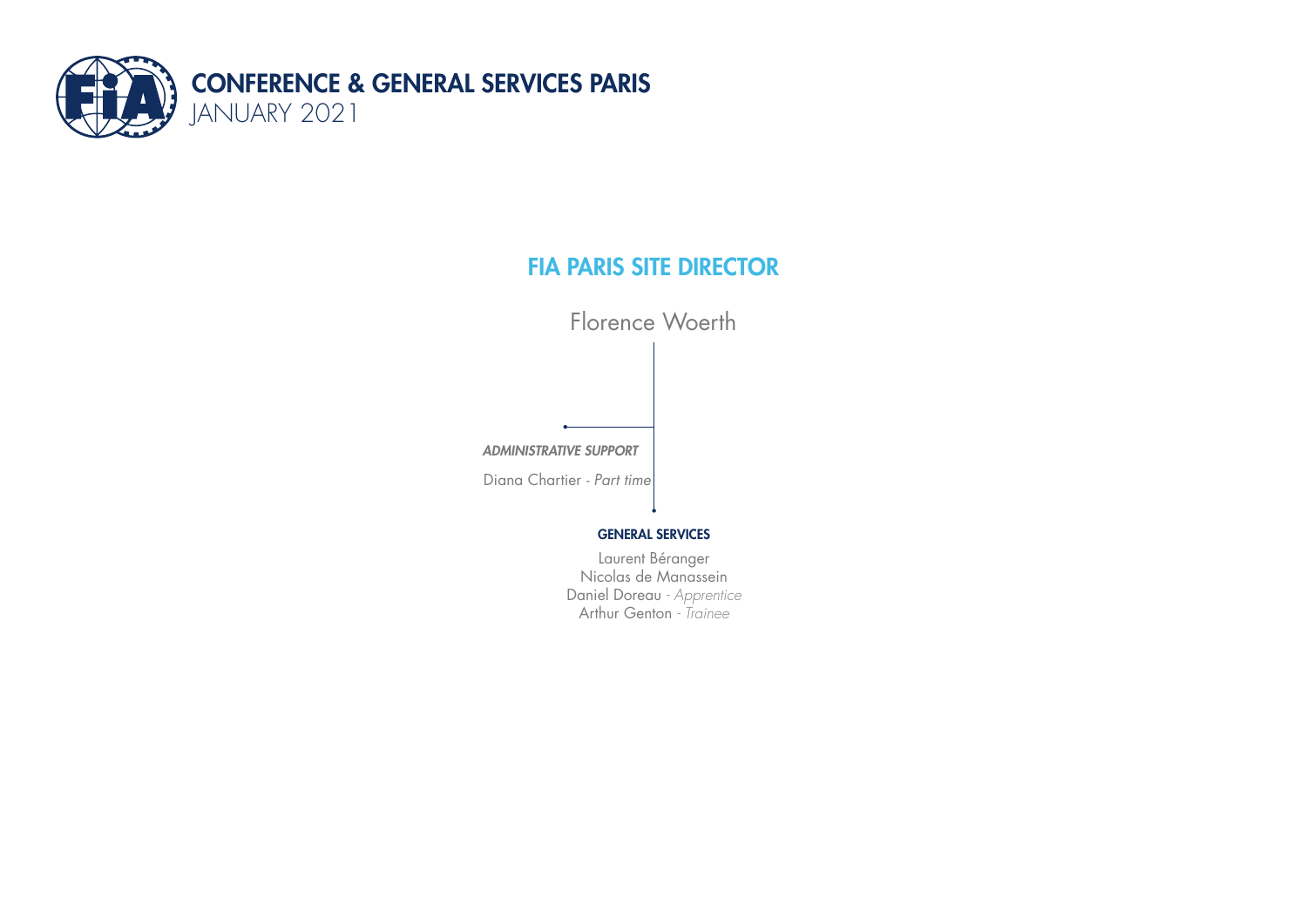

Julie Legendre

### **TRANSLATION**

### ENGLISH TO FRENCH

Sofia Grassi (G) Virginie Launay (P)

### FRENCH TO ENGLISH

Amanda Townsend (G) James Winter (G)

#### HUMAN RESOURCES

#### EMPLOYEE RELATIONS & HR DEVELOPMENT

Carole Csorgei - Congé maternité Aurélie Enderlin **HR ADMINISTRATION** Anne Vermersch - Temp

Inès Goudini Valentine Prieto *- Trainee*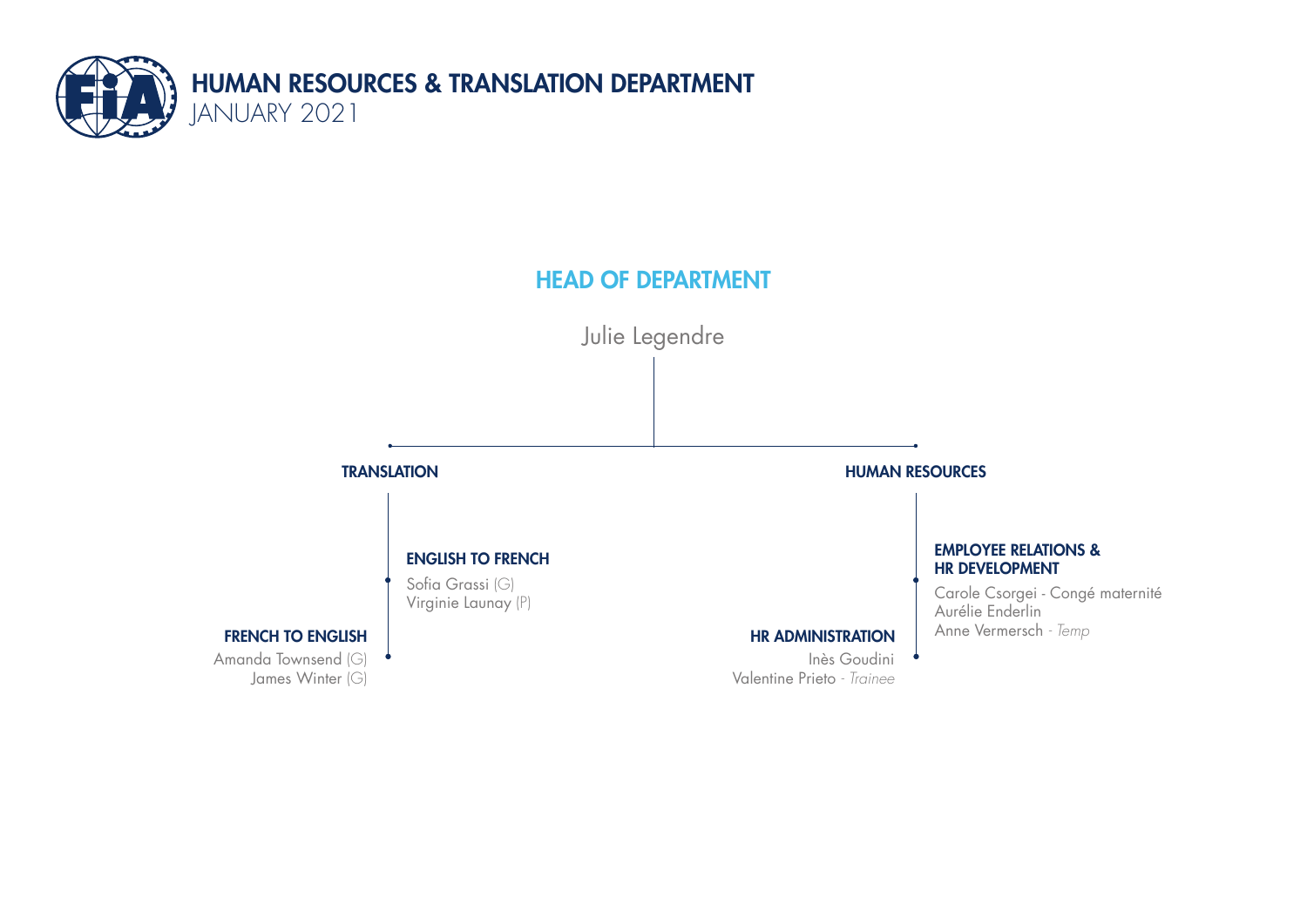

# HEAD OF DEPARTMENT François Lisbona SYSTEMS ADMINISTRATION Franck Lancia IT BUSINESS ANALYSIS Pascal Quintin IT PROJECT MANAGEMENT Norbert Puyfages Ilem Service Desk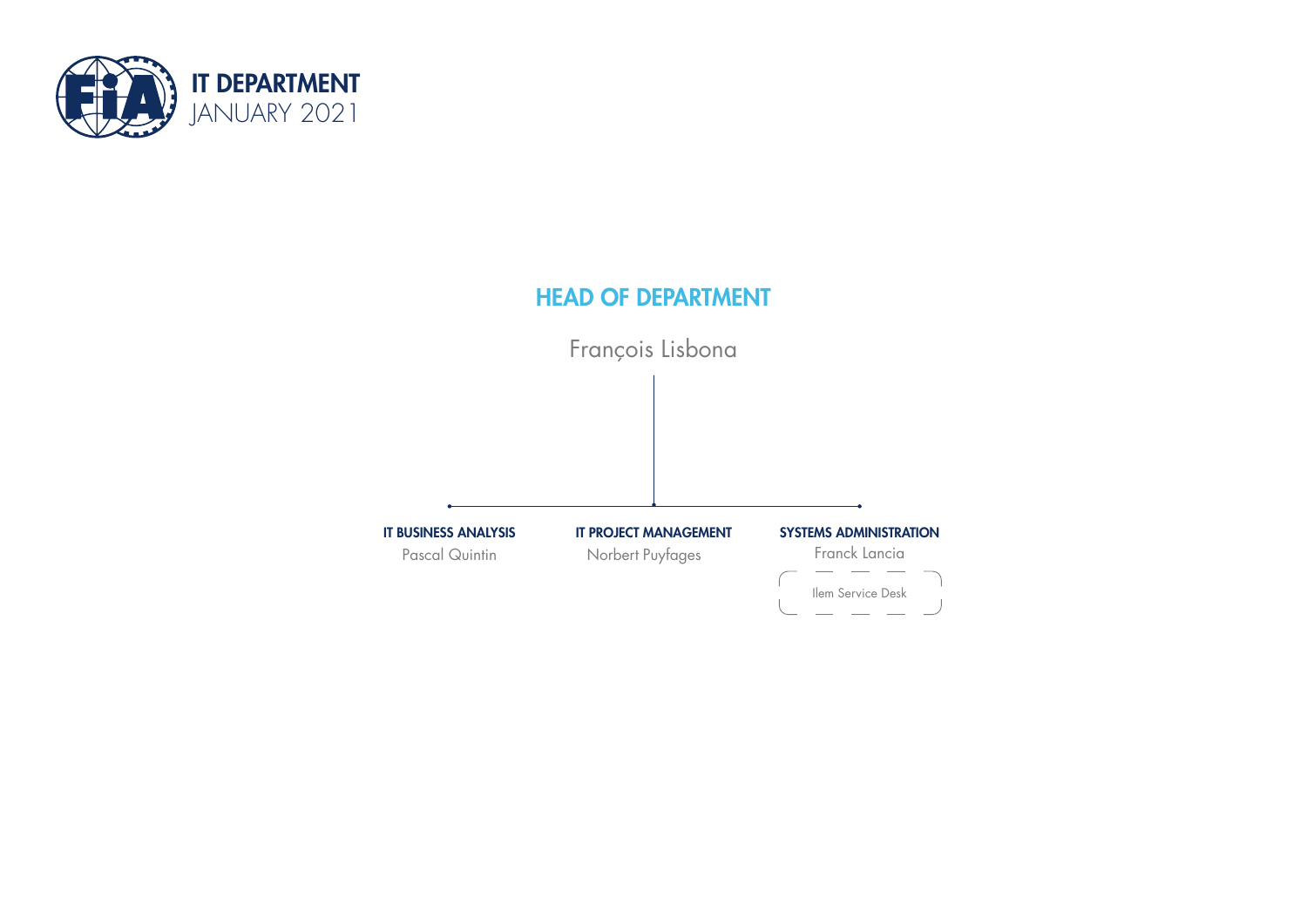